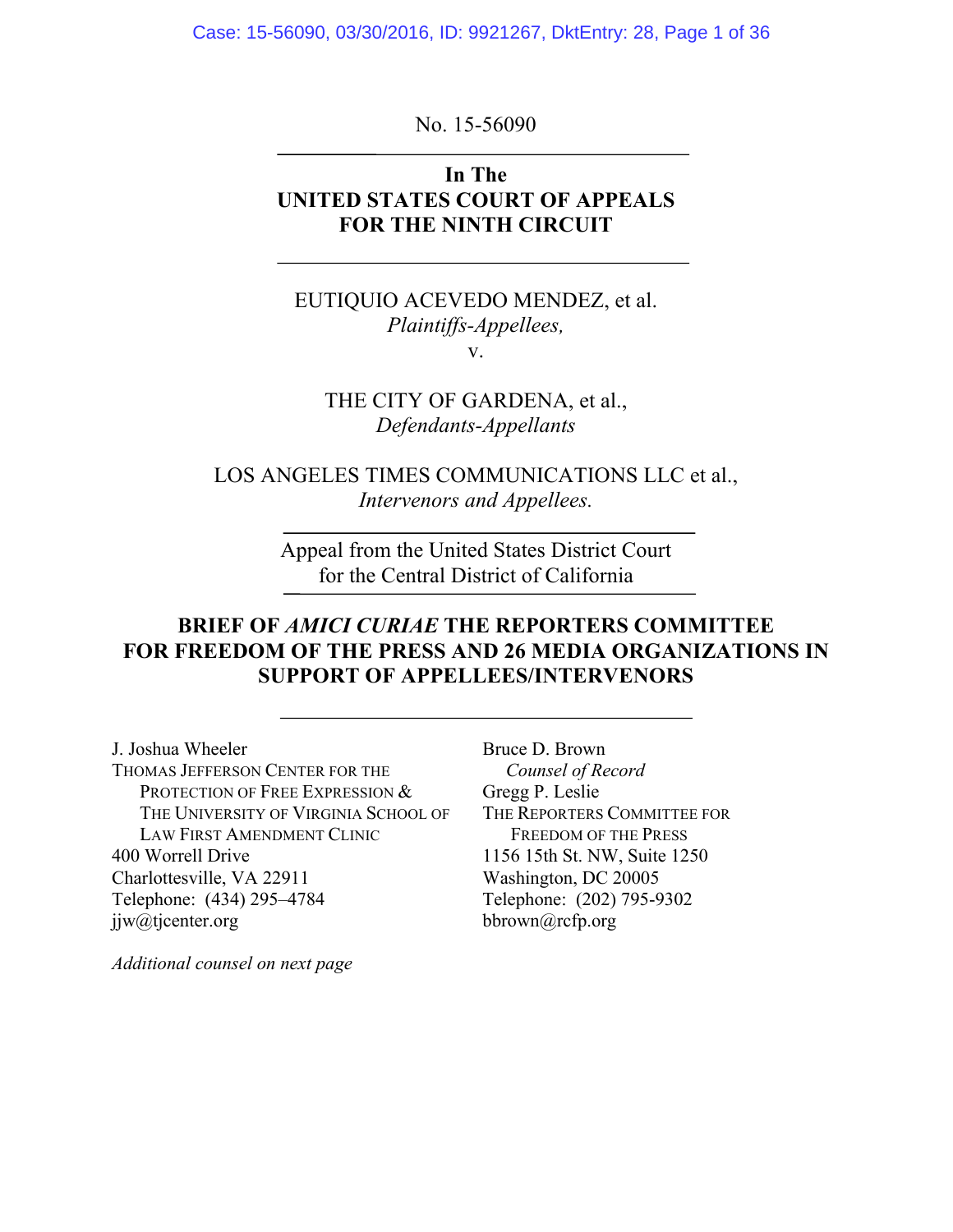### *Of counsel:*

Kevin M. Goldberg Fletcher, Heald & Hildreth, PLC 1300 N. 17th St., 11th Floor Arlington, VA 22209 *Counsel for American Society of News Editors and Association of Alternative Newsmedia*

Allison Lucas General Counsel and EVP Legal Nabiha Syed Assistant General Counsel BuzzFeed 200 Fifth Avenue, 8th Floor New York, NY 10010

Jim Ewert General Counsel California Newspaper Publishers Association 2000 O Street, Suite 120 Sacramento, California 95811

Terry Francke General Counsel Californians Aware 2218 Homewood Way Carmichael, CA 95608

Judy Alexander Chief Legal Counsel The Center for Investigative Reporting 2302 Bobcat Trail Soquel, CA 95073

David M. Giles Vice President/ Deputy General Counsel The E.W. Scripps Company 312 Walnut St., Suite 2800 Cincinnati, OH 45202

Peter Scheer First Amendment Coalition 534 Fourth St., Suite B San Rafael, CA 94901

Lynn Oberlander General Counsel, Media Operations First Look Media, Inc. 18th Floor 114 Fifth Avenue New York, NY 10011

Marcia Hofmann *Counsel for Freedom of the Press Foundation* 25 Taylor Street San Francisco, CA 94012

Heather Dietrick President and General Counsel Courtenay O'Connor Deputy General Counsel Gawker Media 114 Fifth Avenue New York, New York 10011

Juan Cornejo The McClatchy Company 2100 Q Street Sacramento, CA 95816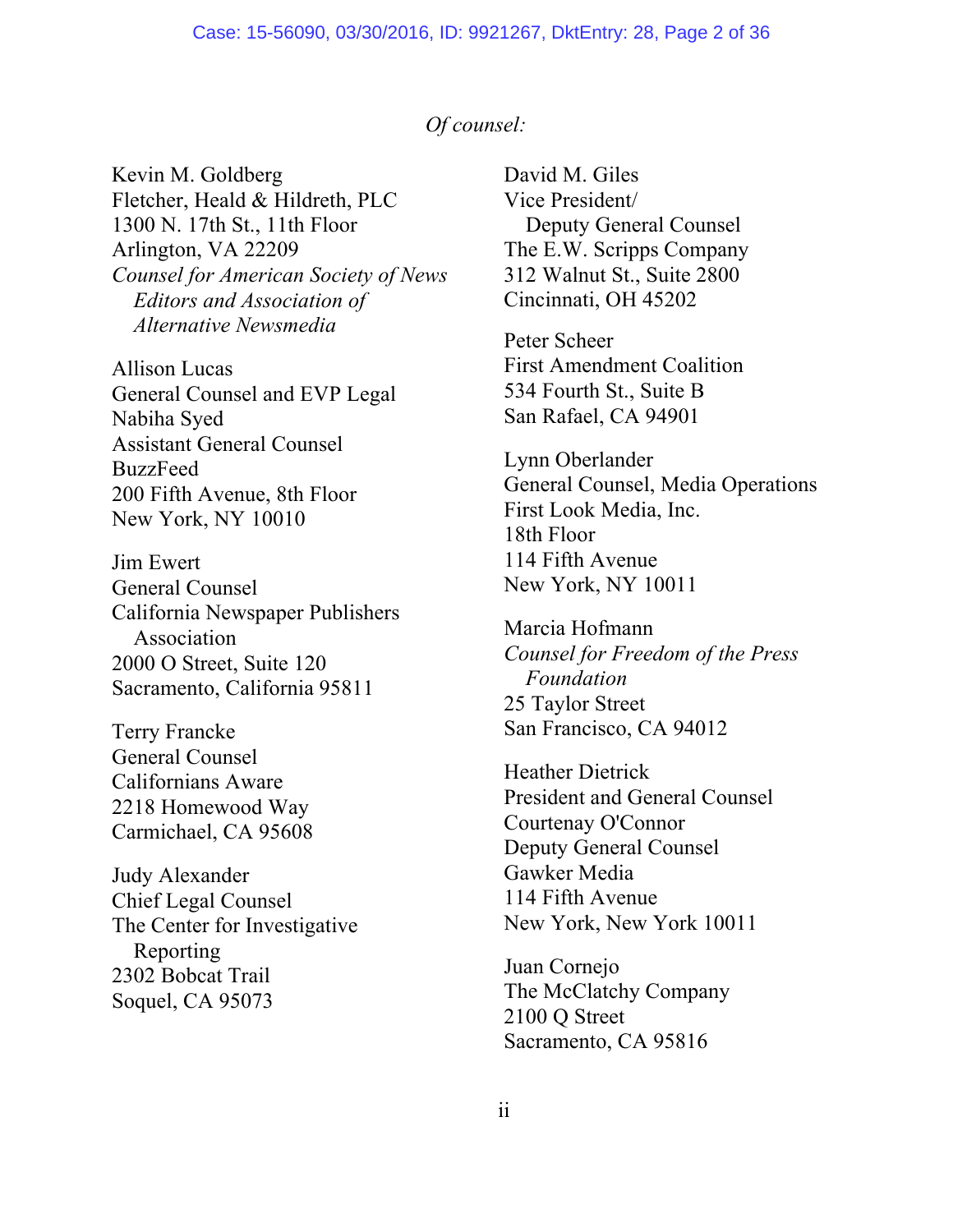James Cregan Executive Vice President MPA – The Association of Magazine Media 1211 Connecticut Ave. NW Su. 610 Washington, DC 20036

Tonda F. Rush *Counsel to National Newspaper Association CNLC, LLC* 200 Little Falls Street, Suite 405 Falls Church, VA 22046 (703) 237-9801

Charles D. Tobin Holland & Knight LLP 800 17th Street, NW Suite 1100 Washington, DC 20006 *Counsel for The National Press Club*

Mickey H. Osterreicher 1100 M&T Center, 3 Fountain Plaza, Buffalo, NY 14203 *Counsel for National Press Photographers Association*

Beth R. Lobel, Esq. Vice President, Media Law NBCUniversal Media, LLC 30 Rockefeller Plaza New York, NY 10112

Kurt Wimmer Covington & Burling LLP 1201 Pennsylvania Ave., NW Washington, DC 20004 *Counsel for the Newspaper Association of America*

Jennifer A. Borg General Counsel North Jersey Media Group Inc. 1 Garret Mountain Plaza Woodland Park, NJ 07424

Kathleen A. Kirby Wiley Rein LLP 1776 K St., NW Washington, DC 20006 *Counsel for Radio Television Digital News Association*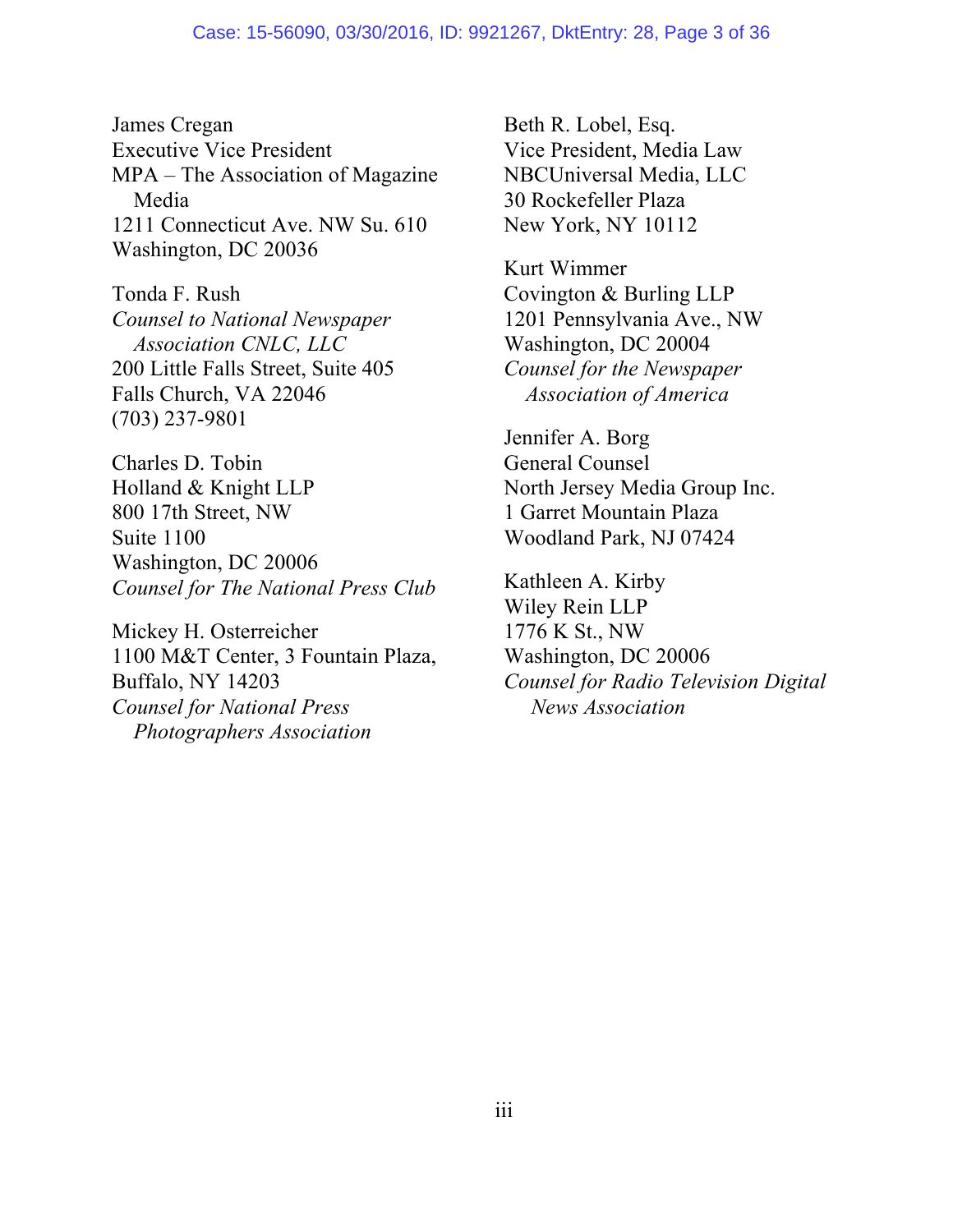# **CORPORATE DISCLOSURE STATEMENT**

The Reporters Committee for Freedom of the Press is an unincorporated association of reporters and editors with no parent corporation and no stock.

American Society of News Editors is a private, non-stock corporation that has no parent.

Association of Alternative Newsmedia has no parent corporation and does not issue any stock.

BuzzFeed Inc. is a privately owned company, with no public companies that own 10% or more of its stock.

California Newspaper Publishers Association is a mutual benefit corporation organized under state law for the purpose of promoting and preserving the newspaper industry in California.

Californians Aware is a nonprofit organization with no parent corporation and no stock.

The Center for Investigative Reporting is a California non-profit public benefit corporation that is tax-exempt under section  $501(c)(3)$  of the Internal Revenue Code. It has no statutory members and no stock.

The E.W. Scripps Company is a publicly traded company with no parent company. No individual stockholder owns more than 10% of its stock.

First Amendment Coalition is a nonprofit organization with no parent company. It issues no stock and does not own any of the party's or amicus' stock.

First Look Media, Inc. is a non-profit non-stock corporation organized under the laws of Delaware. No publicly-held corporation holds an interest of 10% or more in First Look Media, Inc.

Freedom of the Press Foundation does not have a parent corporation, and no publicly held corporation owns 10% or more of the stock of the organization.

Gawker Media LLC is privately held and wholly owned by privately held Gawker Media Group, Inc. No publicly held corporation holds an interest of 10% or more in Gawker Media LLC.

The International Documentary Association is an non-for-profit organization with no parent corporation and no stock.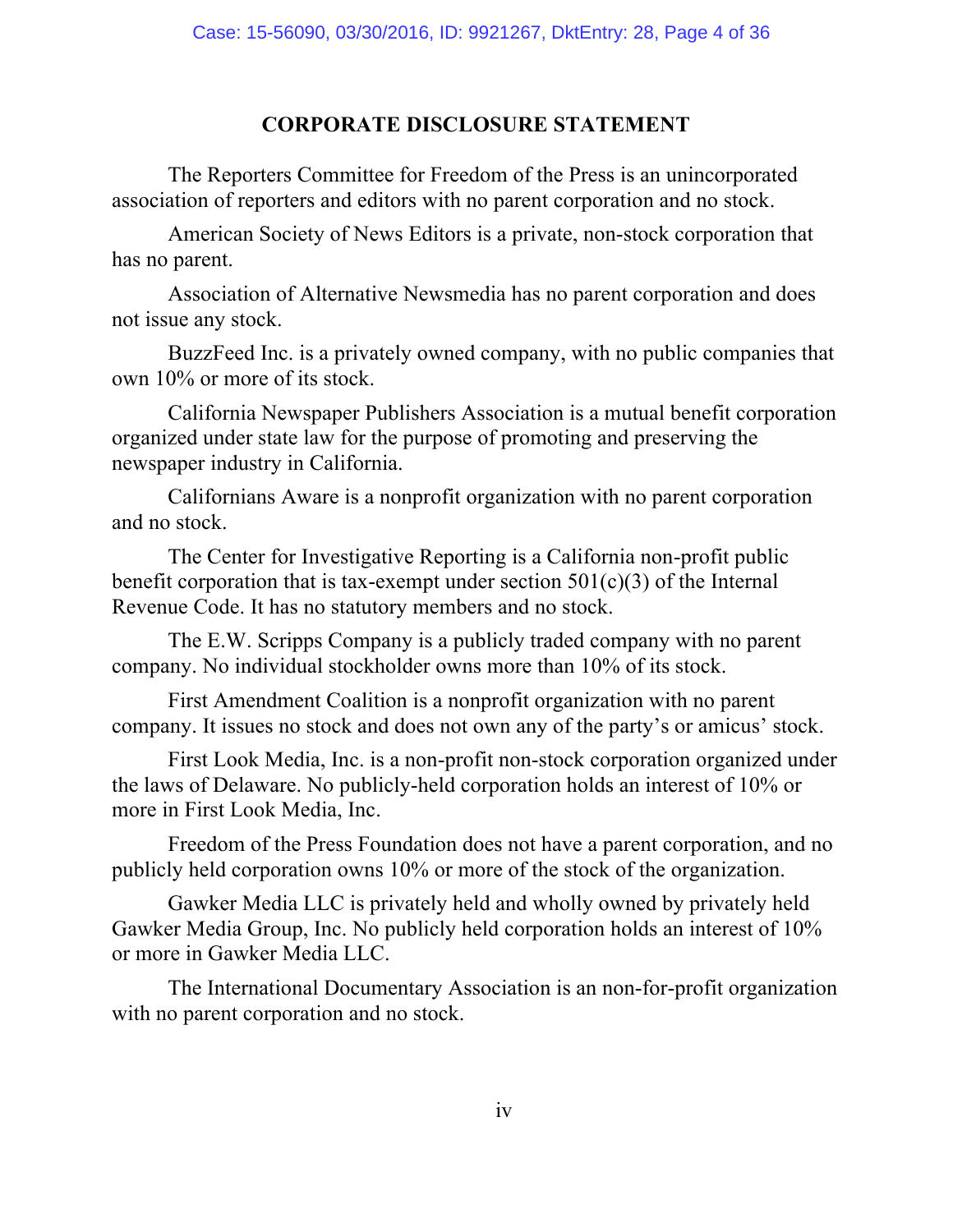The Investigative Reporting Workshop is a privately funded, nonprofit news organization affiliated with the American University School of Communication in Washington. It issues no stock.

The McClatchy Company is publicly traded on the New York Stock Exchange under the ticker symbol MNI. Contrarius Investment Management Limited owns 10% or more of the common stock of The McClatchy Company.

The Media Consortium has no parent corporation and no stock.

MPA – The Association of Magazine Media has no parent companies, and no publicly held company owns more than 10% of its stock.

National Newspaper Association is a non-stock nonprofit Missouri corporation. It has no parent corporation and no subsidiaries.

The National Press Club is a not-for-profit corporation that has no parent company and issues no stock.

National Press Photographers Association is a 501(c)(6) nonprofit organization with no parent company. It issues no stock and does not own any of the party's or amicus' stock.

Comcast Corporation and its consolidated subsidiaries own 100% of the common equity interests of NBCUniversal Media, LLC.

Newspaper Association of America is a nonprofit, non-stock corporation organized under the laws of the commonwealth of Virginia. It has no parent company.

North Jersey Media Group Inc. is a privately held company owned solely by Macromedia Incorporated, also a privately held company.

Online News Association is a not-for-profit organization. It has no parent corporation, and no publicly traded corporation owns 10% or more of its stock.

Radio Television Digital News Association is a nonprofit organization that has no parent company and issues no stock.

The Thomas Jefferson Center for the Protection of Free Expression is a nonprofit organization with no parent corporation and no stock.

The Tully Center for Free Speech is a subsidiary of Syracuse University.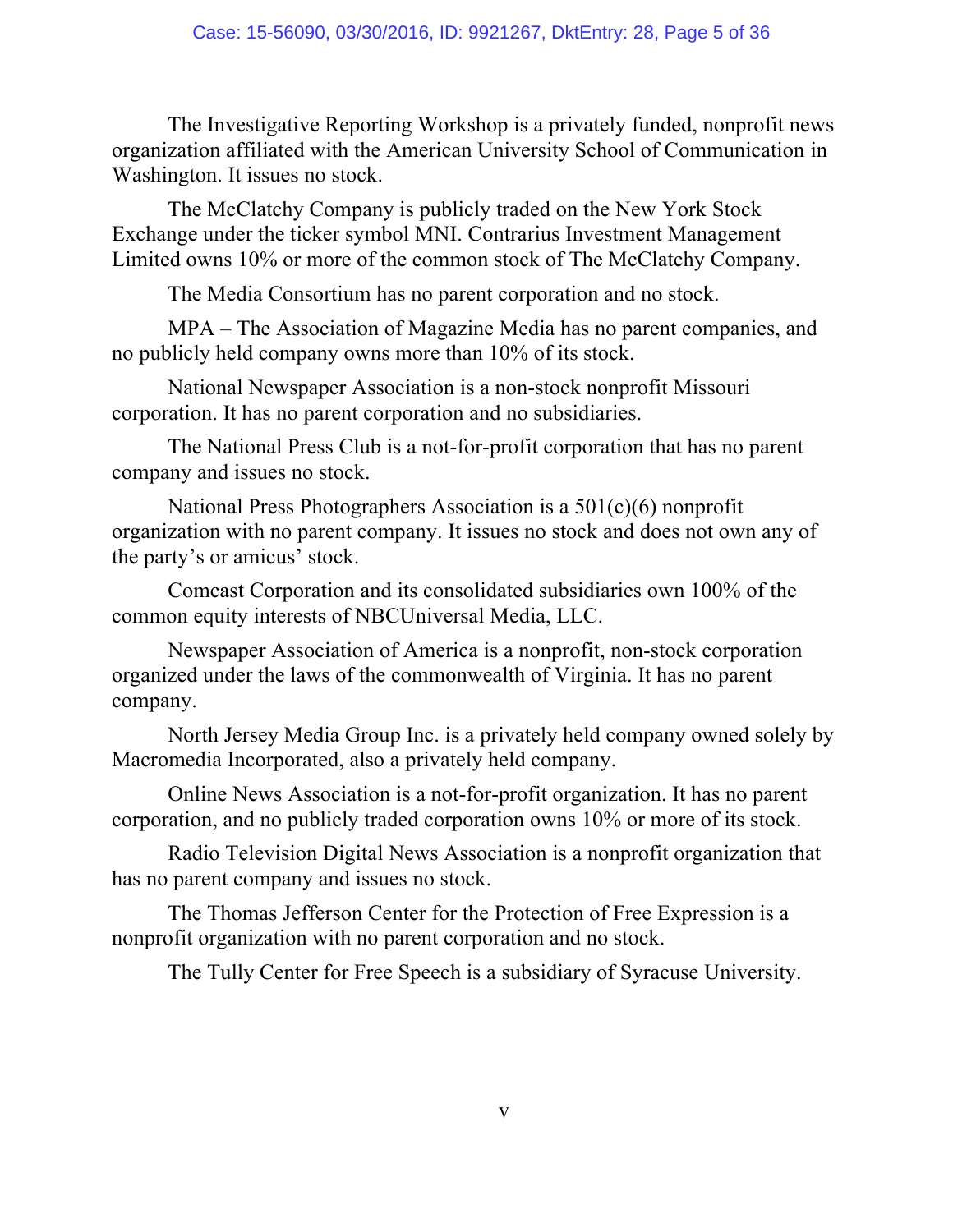# **TABLE OF CONTENTS**

| $\mathbf{I}$ . | The existing standard for issuing a stay of an unsealing order addresses<br>competing interests, serves the public interest, and is consistent with the<br>interests underlying the constitutional and common law presumptions of |                                                                                                                                 |
|----------------|-----------------------------------------------------------------------------------------------------------------------------------------------------------------------------------------------------------------------------------|---------------------------------------------------------------------------------------------------------------------------------|
| II.            |                                                                                                                                                                                                                                   | The public's interest in government transparency and accountability                                                             |
|                | $A_{\cdot}$                                                                                                                                                                                                                       | Automatic stays in cases like this would thwart the news media's                                                                |
|                | <b>B.</b>                                                                                                                                                                                                                         | The City cannot rely on the presumed response to its officers'<br>conduct in order to prevent discovery of alleged misconduct11 |
|                |                                                                                                                                                                                                                                   |                                                                                                                                 |
|                |                                                                                                                                                                                                                                   |                                                                                                                                 |
|                |                                                                                                                                                                                                                                   |                                                                                                                                 |
|                |                                                                                                                                                                                                                                   |                                                                                                                                 |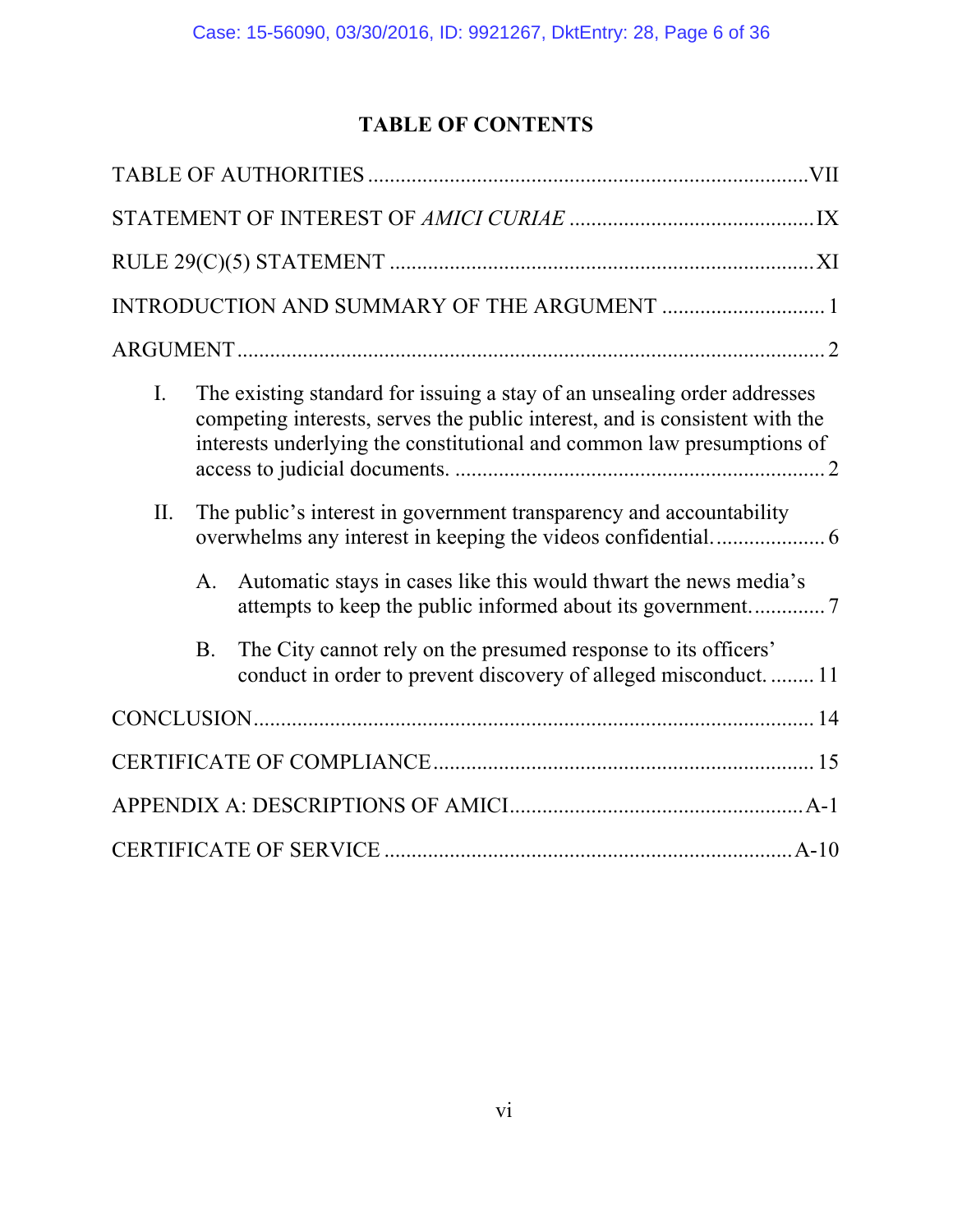# **TABLE OF AUTHORITIES**

# **CASES**

| Conley v. City and County of San Francisco, No. 12-cv-00454-JCS,             |  |
|------------------------------------------------------------------------------|--|
|                                                                              |  |
|                                                                              |  |
|                                                                              |  |
| Foltz v. State Farm Mut. Auto. Ins. Co., 331 F.3d 1122 (9th Cir. 2003) 12    |  |
|                                                                              |  |
|                                                                              |  |
| Grove Fresh Distribs. v. Everfresh Juice Co., 24 F.3d 893 (7th Cir. 1994) 10 |  |
|                                                                              |  |
|                                                                              |  |
| Kamakana v. City and County of Honolulu, 447 F.3d 1172                       |  |
|                                                                              |  |
|                                                                              |  |
|                                                                              |  |
|                                                                              |  |
|                                                                              |  |
|                                                                              |  |
|                                                                              |  |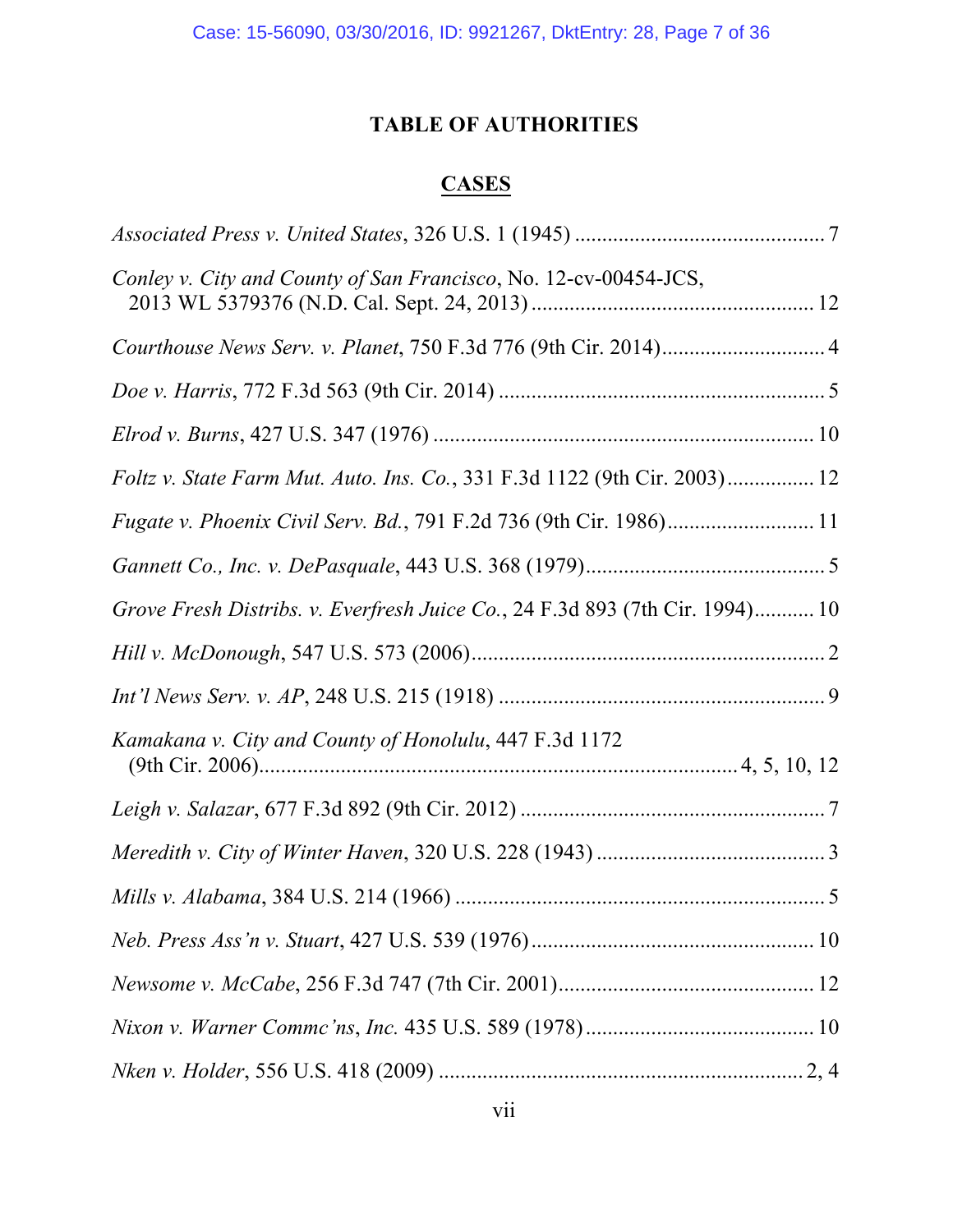# **OTHER AUTHORITIES**

| National Advisory Commission of Criminal Justice Standards and Goals,                                                              |  |
|------------------------------------------------------------------------------------------------------------------------------------|--|
| Richard Winton, Privacy often trumps transparency with police shooting<br>videos, L.A. Times (May 19, 2015, 7:27 PM), available at |  |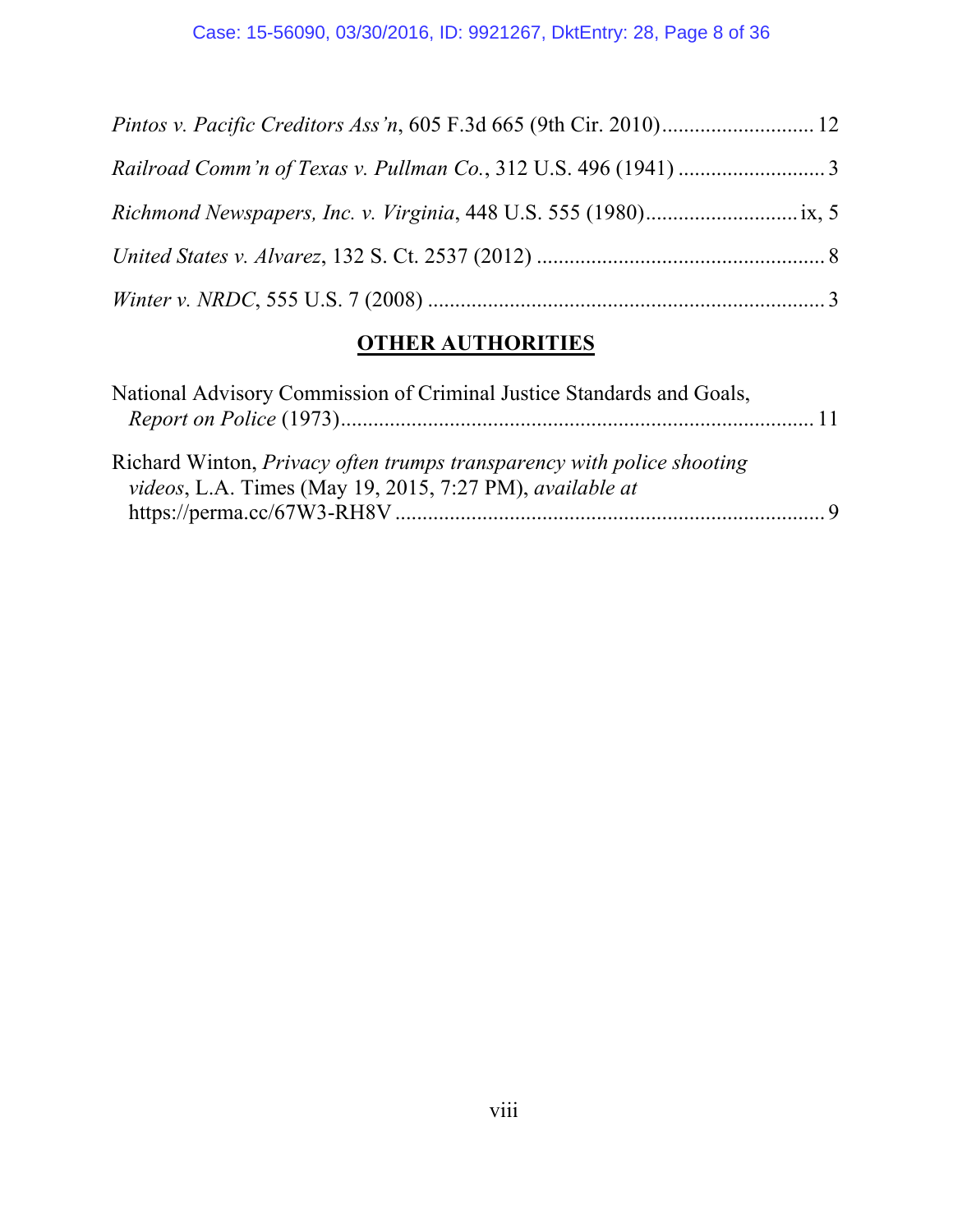### **STATEMENT OF INTEREST OF** *AMICI CURIAE*

*Amici curiae* are all news organizations that engage in journalism or represent the interests of journalists. This case is of particular importance to the *amici* because reporters regularly rely on access to court proceedings to report on matters of public concern. As "surrogates for the public," *Richmond Newspapers, Inc. v. Virginia*, 448 U.S. 555, 573 (1980), journalists need unfettered access to information that sheds light on the functioning of the courts and government bodies. An adverse holding in this appeal could significantly affect journalists' ability to obtain court records in a timely fashion.

The parties joining this brief are The Reporters Committee for Freedom of the Press, American Society of News Editors, Association of Alternative Newsmedia, BuzzFeed, California Newspaper Publishers Association, Californians Aware, The Center for Investigative Reporting, The E.W. Scripps Company, First Amendment Coalition, First Look Media Works, Inc., Freedom of the Press Foundation, Gawker Media LLC, International Documentary Assn., Investigative Reporting Workshop at American University, The McClatchy Company, The Media Consortium, MPA – The Association of Magazine Media, National Newspaper Association, The National Press Club, National Press Photographers Association, NBCUniversal Media, LLC, Newspaper Association of America, North Jersey Media Group Inc., Online News Association, Radio Television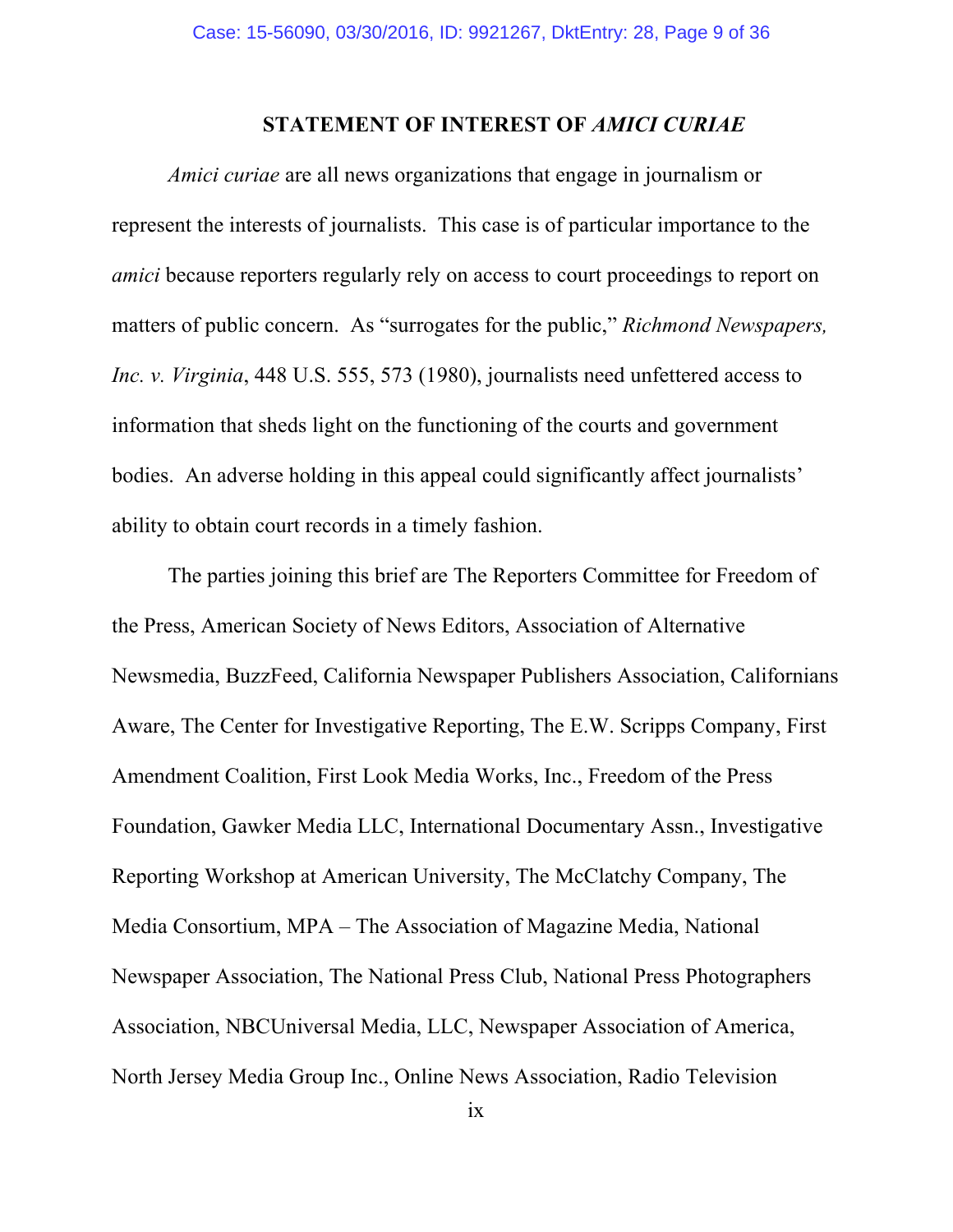Digital News Association, The Thomas Jefferson Center for Protection of Free Expression, and Tully Center for Free Speech. A more detailed description of *amici* can be found in Appendix A.

All parties have consented to the filing of this *amici curiae* brief.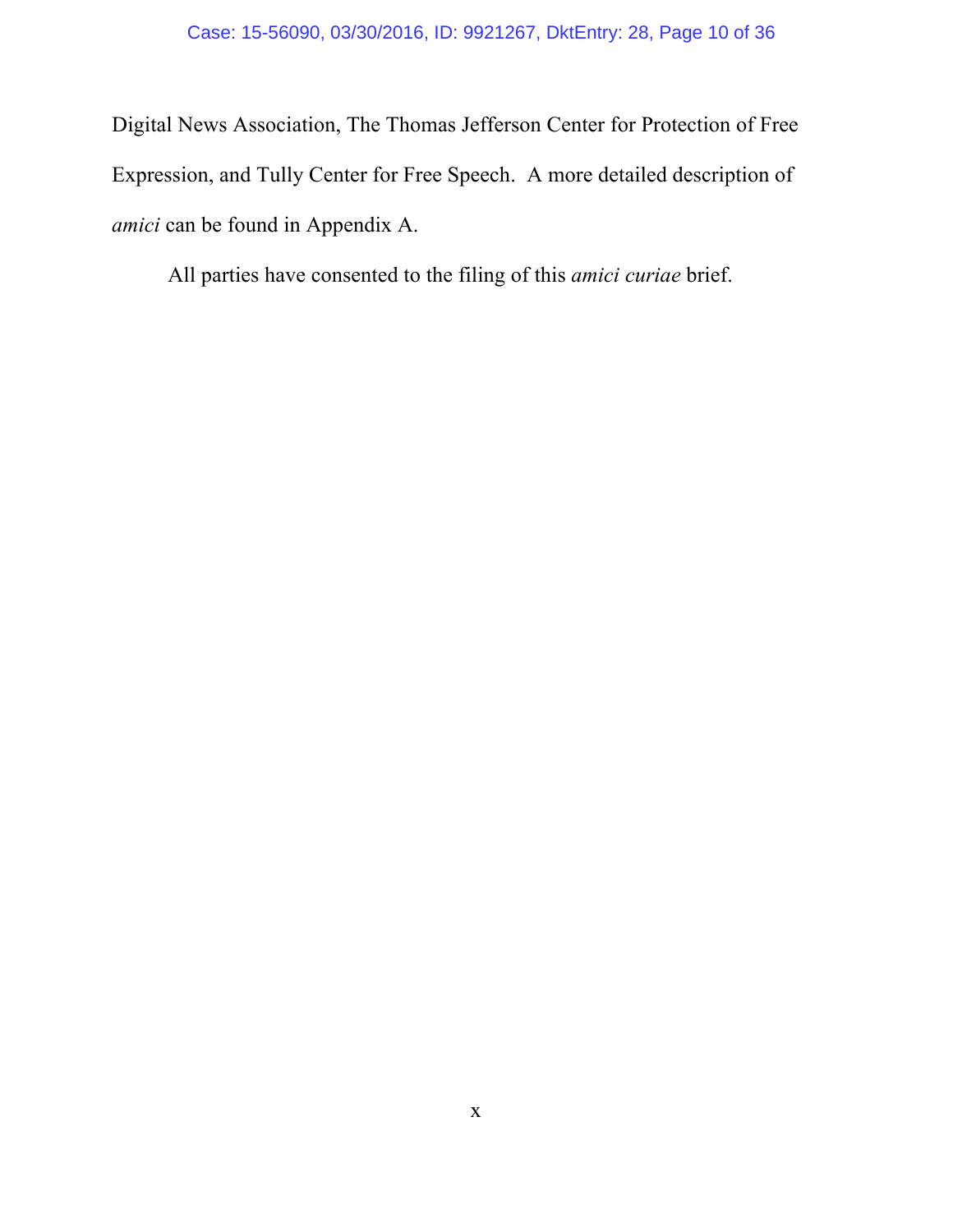# **RULE 29(C)(5) STATEMENT**

Pursuant to Federal Rule of Appellate Procedure 29(c)(5), *amici* declare:

- 1. no party's counsel authored the brief in whole or in part;
- 2. no party or party's counsel contributed money intended to fund preparing or submitting the brief; and
- **3.** no person, other than *amici*, their members or their counsel, contributed money intended to fund preparing or submitting the brief.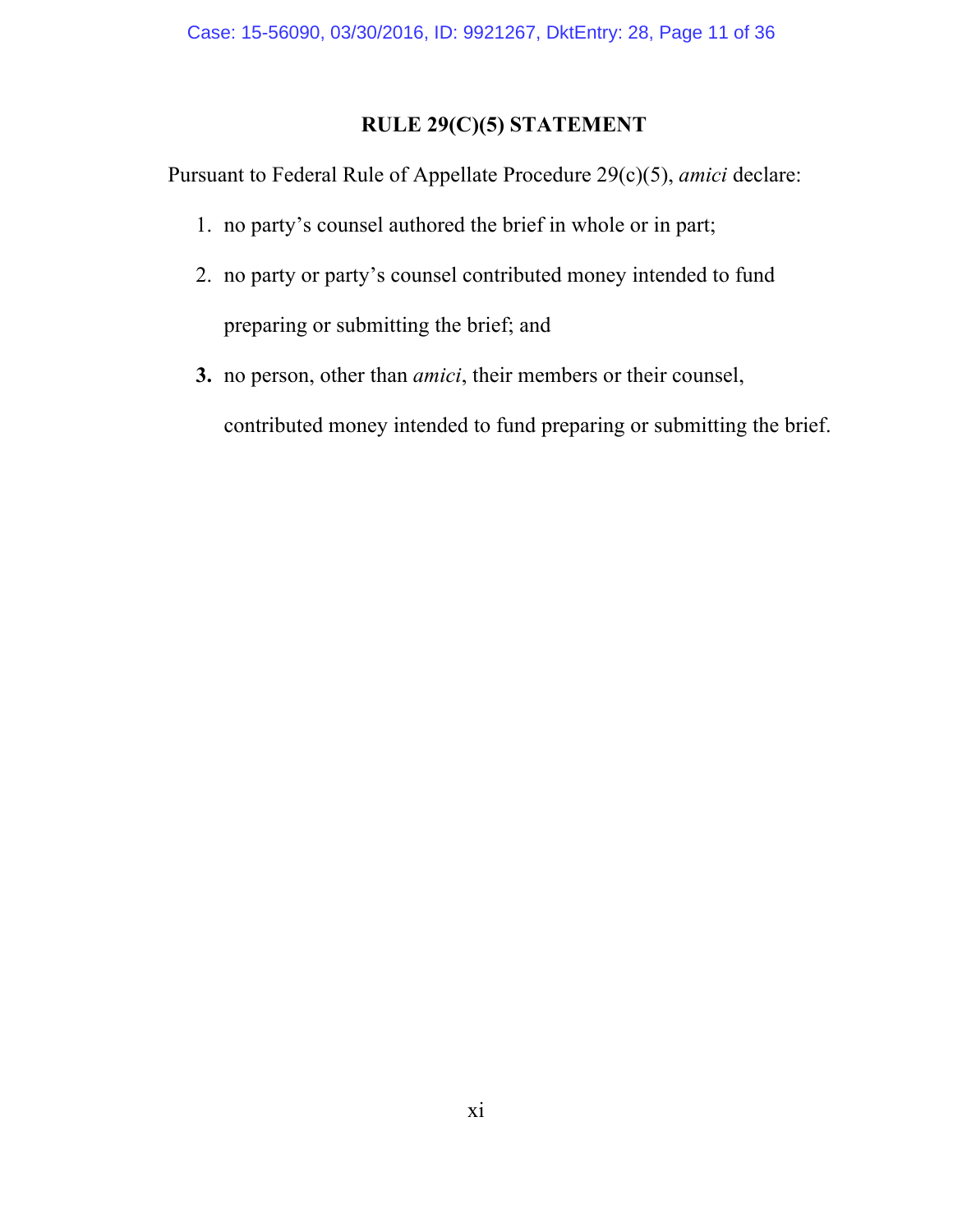#### **INTRODUCTION AND SUMMARY OF THE ARGUMENT**

This case arises out of the City of Gardena's attempt to keep videos that depict an issue of pressing public concern hidden from public view.

On June 2, 2013, City of Gardena police officers were involved in a shooting that ended in several civilian injuries and one civilian death. The shooting was captured on the officers' cruisers' dashboard-mounted cameras, or dashcams. *See generally* Order Granting Non-Party Media Organizations' Motion to Intervene and Unseal Documents. During discovery in a subsequent civil rights lawsuit, defendants-appellants including the City of Gardena (hereinafter, collectively, the "City") turned over the dashcam footage and other information subject to a courtapproved protective order. The parties eventually reached a settlement, and that civil case was dismissed.

One month later, a number of media organizations—acting in accordance with a proviso in the protective order—filed a motion to intervene for the purpose of requesting the dashcam footage. The district court held that the First Amendment compelled immediate unsealing of the videos, and that the City had not presented sufficient justification for a stay of that decision. *Id.* at 13. Thereafter, the City filed a motion to stay with this Court, but only after the videos had already been released to the public. In their appeal, the City now argues, in part, that this Court should institute a Circuit-wide rule requiring an automatic stay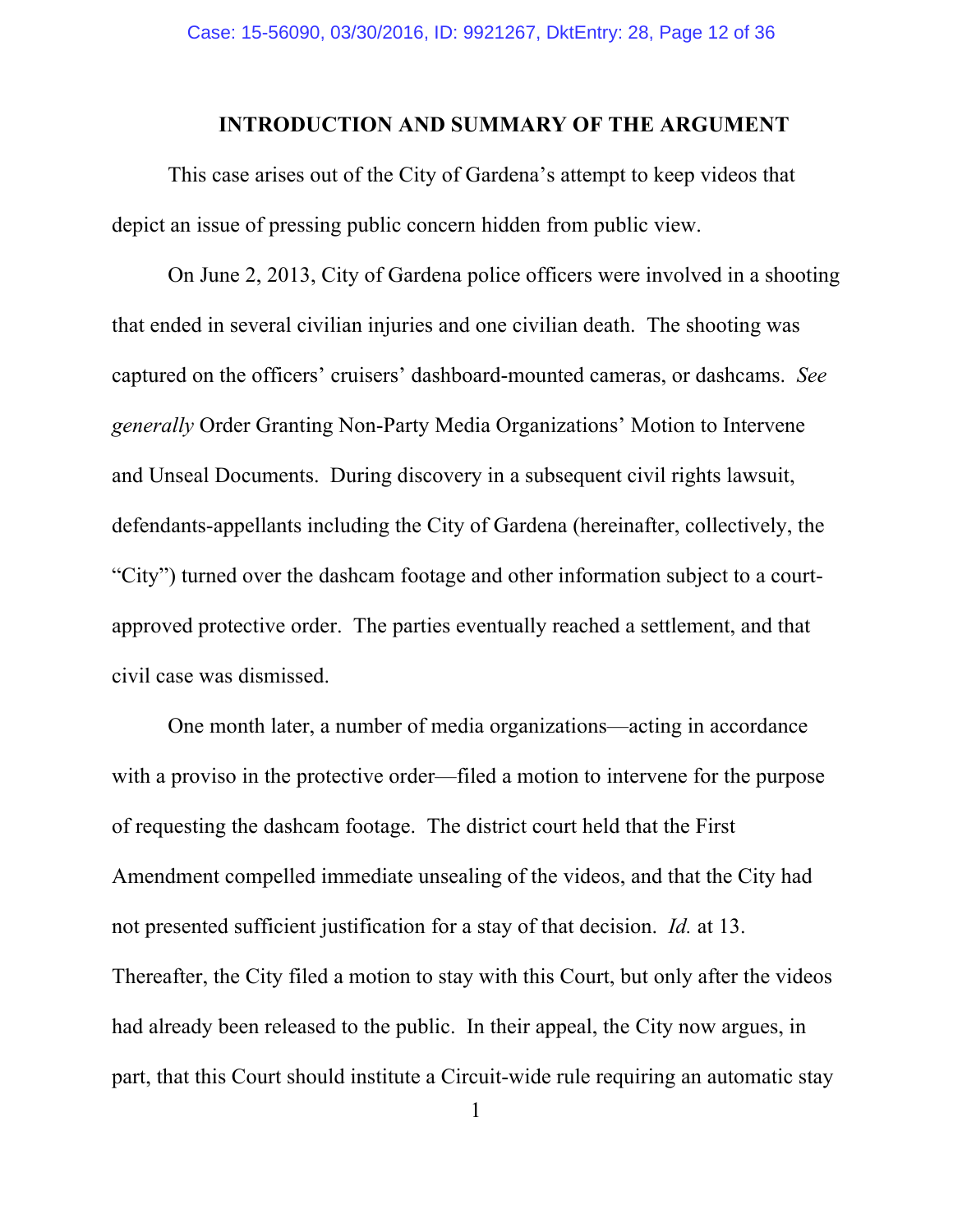in future cases like this one that would bar the release of sealed documents pending any appeal. *See* Appellants' Opening Brief at 29.

The existing four-part test for determining whether an unsealing order should be stayed, however, which was applied by the district court here, best balances competing interests—especially the public's interest in holding the government accountable—and should not be abandoned. The City's purported policy arguments for a rule change have no basis in law, and give too little weight to the public's interest in government transparency. This Court should affirm the judgment of the district court.

#### **ARGUMENT**

**I. The existing standard for issuing a stay of an unsealing order addresses competing interests, serves the public interest, and is consistent with the interests underlying the constitutional and common law presumptions of access to judicial documents.**

A stay is an equitable remedy, *Hill v. McDonough*, 547 U.S. 573, 584

(2006), that the U.S. Supreme Court has made clear is not available as "a matter of right, even if irreparable injury might otherwise result." *Nken v. Holder*, 556 U.S. 418, 433 (2009) (internal quotation marks omitted). The district court in this case correctly followed U.S. Supreme Court precedent in applying a four-part test to determine whether to grant the City's request for a stay that examined: (1) the likelihood that the City would succeed on the merits on appeal, (2) the possibility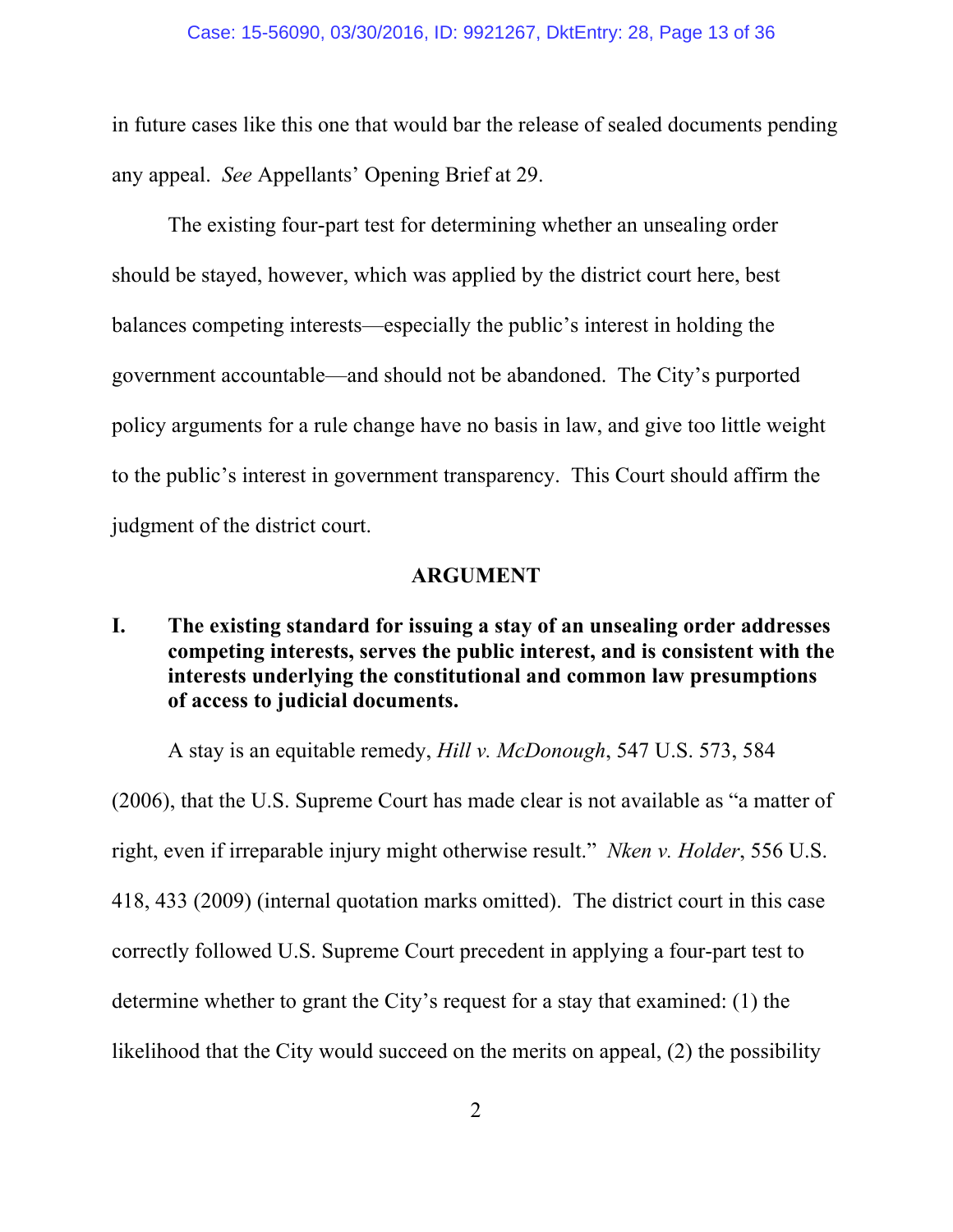of irreparable injury to the parties requesting the stay, (3) the possibility of substantial injury to others, and (4) the public's interests in secrecy and disclosure. Order at 13. In short, before rejecting the City's request for a post-dismissal stay of its unsealing order, the district court considered the interests of all parties, including the City, other interested persons, and the public at large. *Id*.

An automatic-stay regime in cases like this one would upend the flexible nature of this equitable remedy, converting a stay from a remedy available only through the exercise of a court's measured discretion into a predetermined outcome that disregards the competing interests at stake. *See Meredith v. City of Winter Haven*, 320 U.S. 228, 235 (1943) ("An appeal to the equity jurisdiction conferred on federal district courts is an appeal to the sound discretion which guides the determinations of courts of equity."). It would also undermine a key feature of this equitable remedy: a judge's discretion in issuing a stay must necessarily be concerned with how such a stay would affect the public. "The history of equity jurisdiction is the history of regard for public consequences . . . ." *Railroad Comm'n of Texas v. Pullman Co.*, 312 U.S. 496, 500 (1941). Thus, when determining whether to grant equitable relief, like a stay, courts "should pay particular regard for the public consequences . . . ." *Winter v. NRDC*, 555 U.S. 7, 24 (2008) (internal quotation marks omitted); *see also id.* at 20 (noting that public interest is a consideration when issuing a preliminary injunction); *Nken*, 556 U.S.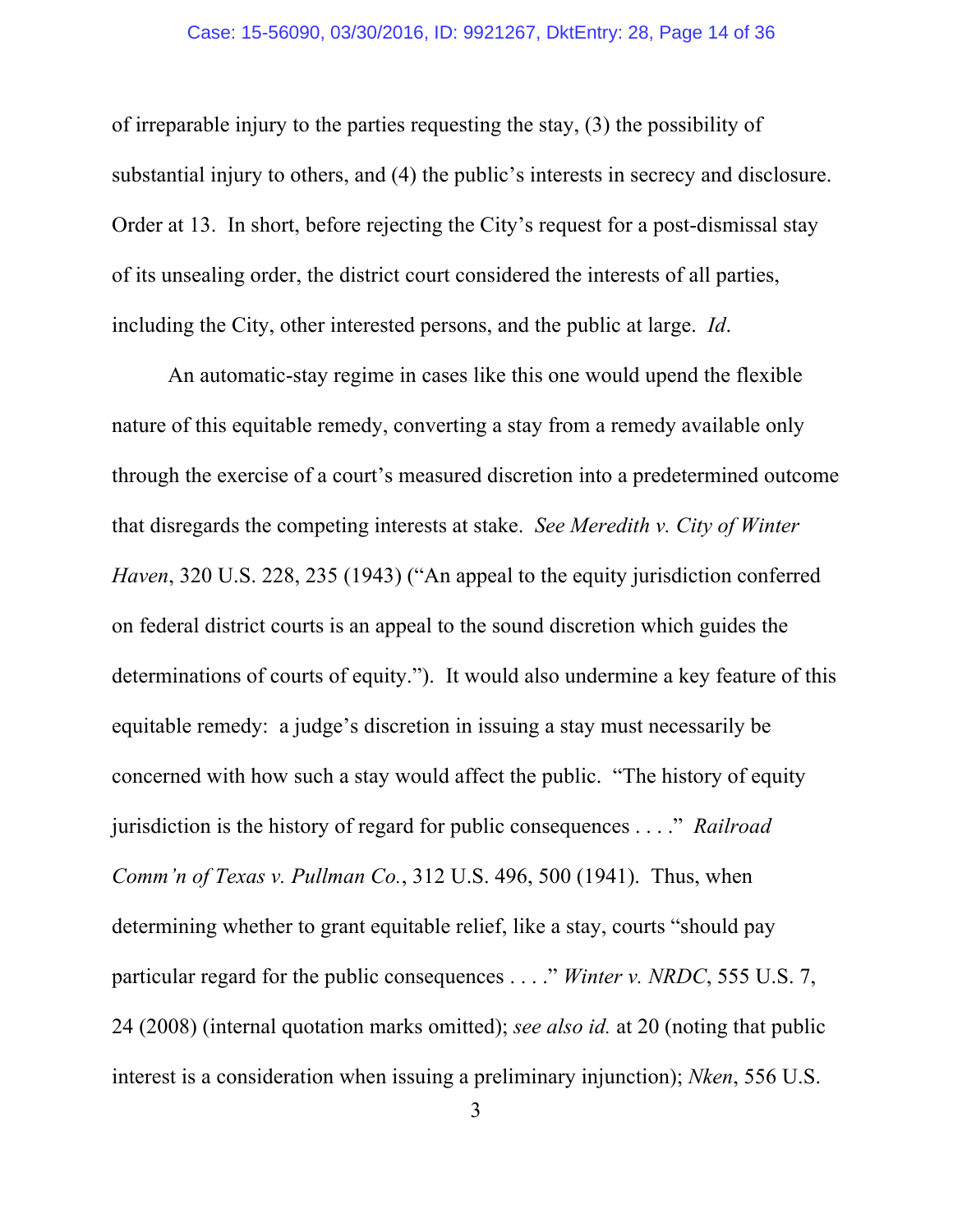#### Case: 15-56090, 03/30/2016, ID: 9921267, DktEntry: 28, Page 15 of 36

at 434 (stating that "where the public interest lies" is one consideration toward granting a stay).

The public interest in allowing a court to refuse to stay an order releasing court records to the public dovetails with the interests that justify public access to court records in the first place. Those interests accordingly inform the analysis of whether stays should be mandatory. The public has a well-established right to obtain access to judicial records under both the First Amendment and common law. *See Courthouse News Serv. v. Planet*, 750 F.3d 776, 786 (9th Cir. 2014) (recognizing a First Amendment right of access to civil proceedings and records); *Kamakana v. City and County of Honolulu*, 447 F.3d 1172, 1180 (9th Cir. 2006) ("Those who seek to maintain the secrecy of documents attached to dispositive motions must meet the high threshold of showing that 'compelling reasons' support secrecy."). The "strong presumption" in favor of disclosure afforded by the First Amendment and common law may be overcome only by "compelling reasons supported by factual findings." *Id.* at 1178.

Whether the public's right of access to court records filed in connection with dispositive motions is viewed through a First Amendment or common-law lens, the interest in public access is substantial. The fundamental interest in public access to court records and proceedings springs from the fact that "a major purpose of [the First] Amendment was to protect the free discussion of governmental affairs."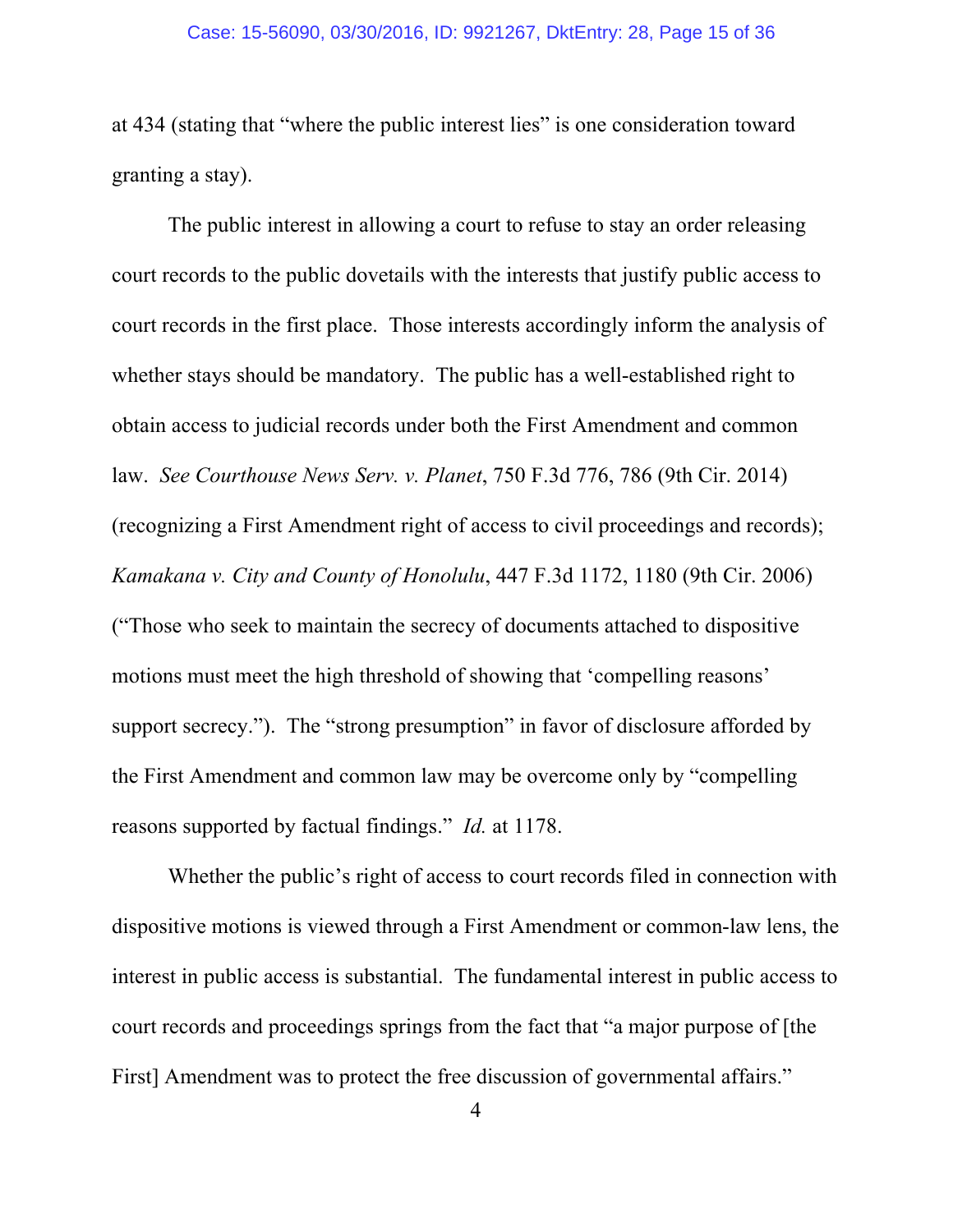*Mills v. Alabama*, 384 U.S. 214, 218 (1966). First Amendment freedoms "share a common core purpose of assuring freedom of communication on matters relating to the functioning of government." *Richmond Newspapers*, 448 U.S. at 575 (plurality opinion). In short, access allows journalists and ordinary citizens to keep a "watchful eye on the workings of public agencies." *Kamakana*, 447 F.3d at 1178 (internal quotation marks omitted); *see also Gannett Co., Inc. v. DePasquale*, 443 U.S. 368, 386 n.15 (1979) ("[I]n some civil cases the public interest in access, and the salutary effect of publicity, may be as strong as, or stronger than, in most criminal cases.").

Because First Amendment rights are so fundamental to our constitutional system, courts are hesitant to tolerate even brief deprivations of those rights. *See, e.g.*, *Doe v. Harris*, 772 F.3d 563, 583 (9th Cir. 2014). The First Amendment interests of the press and the public in reporting on and monitoring official conduct and judicial proceedings are substantial in this and any case where governmental misconduct is at the heart of the claim. As the district court below explained, the videos at issue here were sealed only pursuant to the parties' agreement. Order at 12. Absent that agreement, and once they were filed as evidence in connection with a dispositive motion, the right of access applies.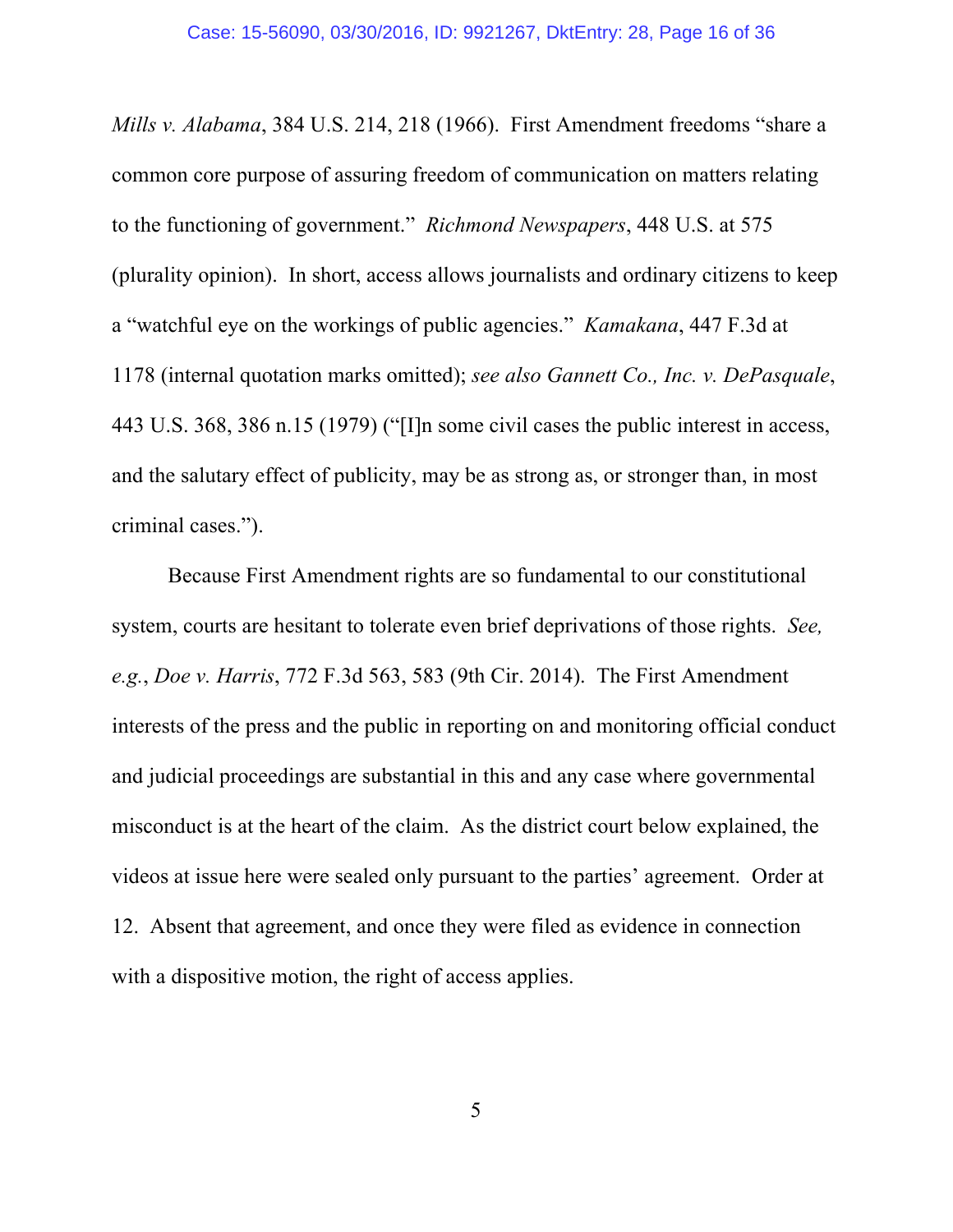The fundamental nature of the interests in access makes clear that an automatic stay would only serve to delay the accountability and oversight that the public wants and deserves.

### **II. The public's interest in government transparency and accountability overwhelms any interest in keeping the videos confidential.**

The City argues that the "policy arguments in this case are overwhelming," presumably in its favor. Appellant's Opening Br. at 26. In fact, the opposite is true: the public interest in seeing video that both demonstrates how police acted and that reveals the considerations behind a large settlement in a civil rights lawsuit is itself overwhelming. This is true regardless of what the evidence shows; there is an identical public interest in seeing court filings that demonstrate that police acted appropriately as there is for filings revealing improper or illegal behavior.

The City's asserted interests, on the other hand, are not as significant in this case: its purported right of appeal is not rooted in the Constitution; it cannot use the expected fallout from its misconduct as a justification to conceal that misconduct; and it does not give due weight to the public's and the media's interests in open and transparent government.

6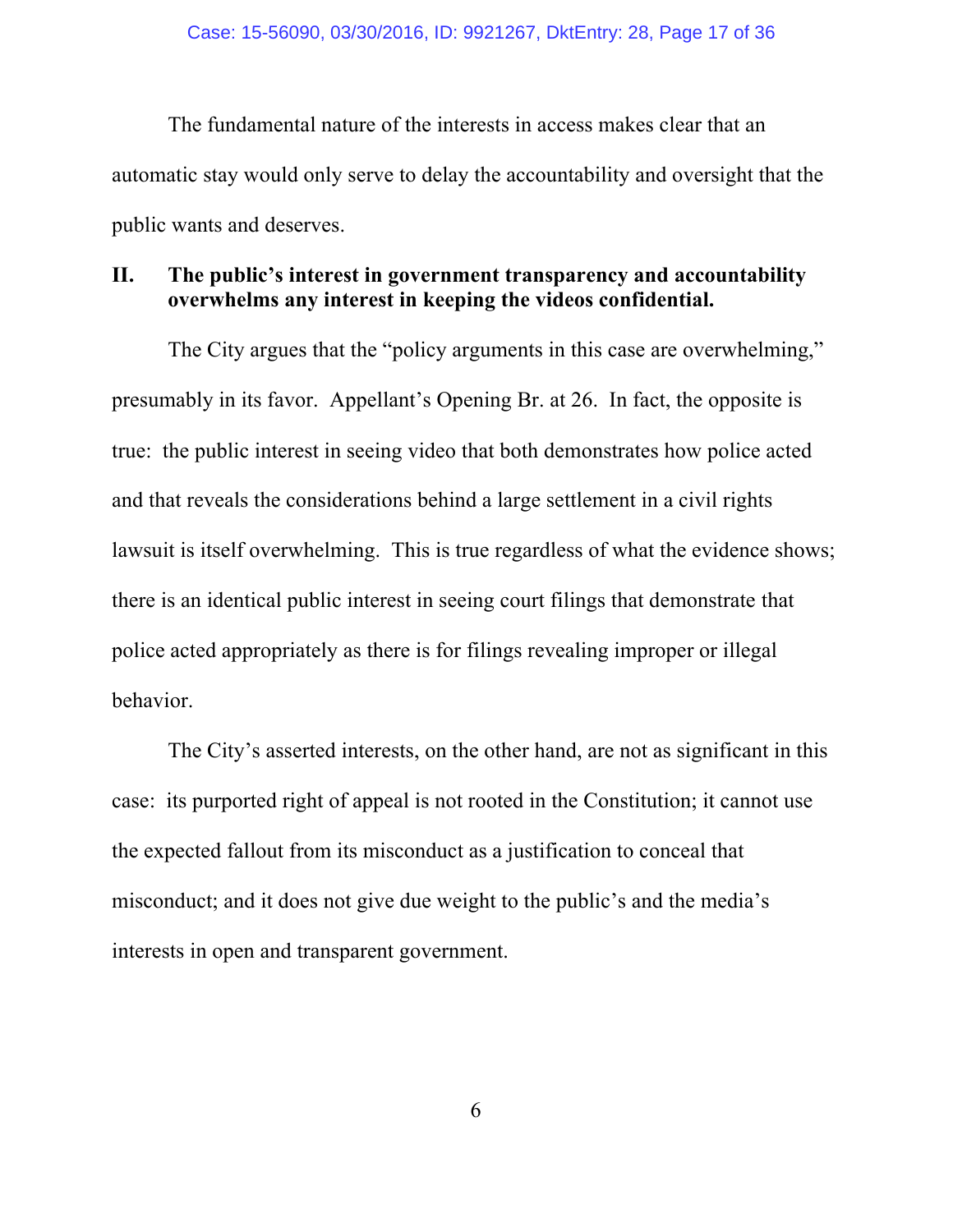### **A. Automatic stays in cases like this would thwart the news media's attempts to keep the public informed about its government.**

In noting the fact that a police-involved shooting is necessarily controversial, the district court concluded that "it is not the function of the judiciary to decide political issues," Opinion at 2, finding instead that the straightforward application of the law allowed for immediate release of the videos. *Amici* agree that the duty of the court here is not to decide the political issue. Instead, its responsibility is to provide access as mandated by the First Amendment and common law so that the public can make informed decisions about controversies before it, and conduct meaningful oversight of the judicial system.

An automatic stay would fail to account for the paramount importance of open and transparent government in our constitutional system. That is, an automatic stay would impede not only the judiciary's role as "guardian of the free press," but also the press's role as "guardian of the public interest." *Leigh v. Salazar*, 677 F.3d 892, 900 (9th Cir. 2012). "The business of the press . . . is the promotion of truth regarding public matters by furnishing the basis for an understanding of them." *Associated Press v. United States*, 326 U.S. 1, 28 (1945) (Frankfurter, J., concurring). This case concerns not only a public matter, but a public matter that is particularly relevant at this moment in our history. As the City itself states, "The simple fact is that our communities have been rocked by

7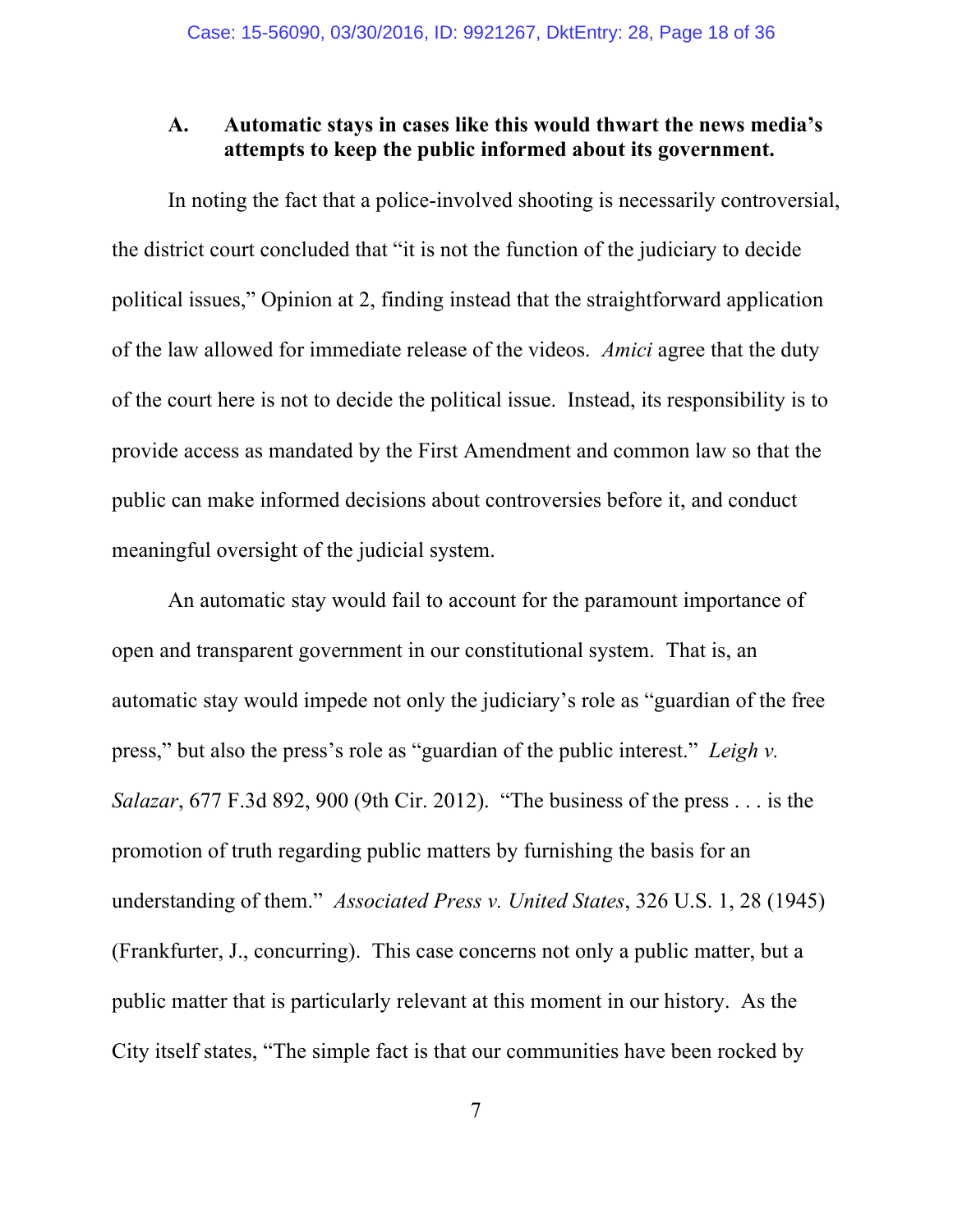#### Case: 15-56090, 03/30/2016, ID: 9921267, DktEntry: 28, Page 19 of 36

violence over the last several months as incomplete and evocative videos have been released, often before the entire facts of the case are known." Appellant's Opening Brief at 20. Thus, it is the press's role and duty to encourage discussion on the issue of officer-civilian relations and related topics, and disseminating information on these issues is part and parcel of this duty.

Even if the videos at issue here are, as the City claims, "incomplete" or "evocative," that is no ground for shielding them from the public. "The remedy for speech that is false is speech that is true. This is the ordinary course in a free society. The response to the unreasoned is the rational; to the uninformed, the enlightened; to the straight-out lie, the simple truth." *United States v. Alvarez*, 132 S. Ct. 2537, 2550 (2012) (plurality opinion). If the City wishes to prevent backlash, the correct course of action is not to ask a federal appellate court to adopt a default gag rule, but to release the videos and engage in a dialogue with the community about what those videos show. An automatic stay would undermine this fundamental maxim of our country's First Amendment jurisprudence.

The fact that the videos here were released and have been widely viewed demonstrates clearly that the public interest is served by disclosure. No violence or rioting was reported after the videos' release, as the City acknowledges, Appellant's Opening Brief at 28; the City of Gardena police did not sanction its officers, *see* Richard Winton, *Privacy often trumps transparency with police*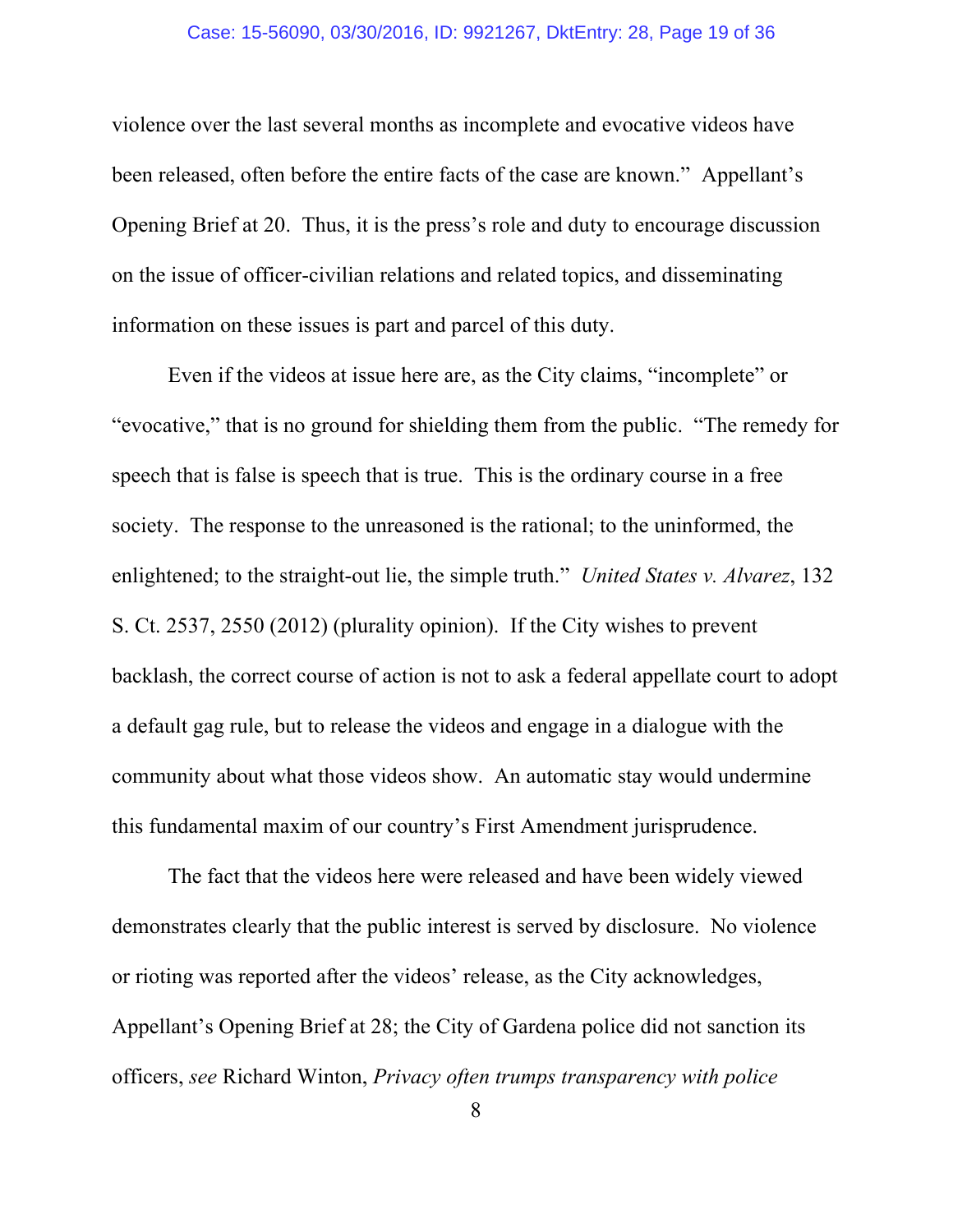*shooting videos*, L.A. Times (May 19, 2015, 7:27 PM), *available at*

https://perma.cc/67W3-RH8V; and those officers did not face criminal charges, *see* Response of L.A. County Sheriff's Dep't, Dist. Ct. Doc. 49 at 3 (July 12, 2014). Additional delay of the release of the videos during an appeal would not have served the public in any way.

Quick access to newsworthy information is an important element of journalism because it serves the interests of the public. Timely access to court documents makes reporting more accurate, fair, and complete, and thus should be encouraged by courts. Delay has consequences; if a controversy rages one day, and the supporting evidence is not released for several years, the public is poorly served. To fulfill its constitutional role of informing the people, the news media must report on events with the best information available to it in a timely manner. In the present case, the video was only released two years after the shooting incident. While that delay alone fails to help the public understand a controversial event, it would have been intolerable to impose an automatic stay and allow an even longer delay only because the City could not show a discretionary stay is in the public interest.

That timeliness constitutes a fundamental element of newsworthiness has not been lost on the nation's highest courts. *See Int'l News Serv. v. AP*, 248 U.S. 215, 235 (1918) ("The peculiar value of news is in the spreading of it while it is fresh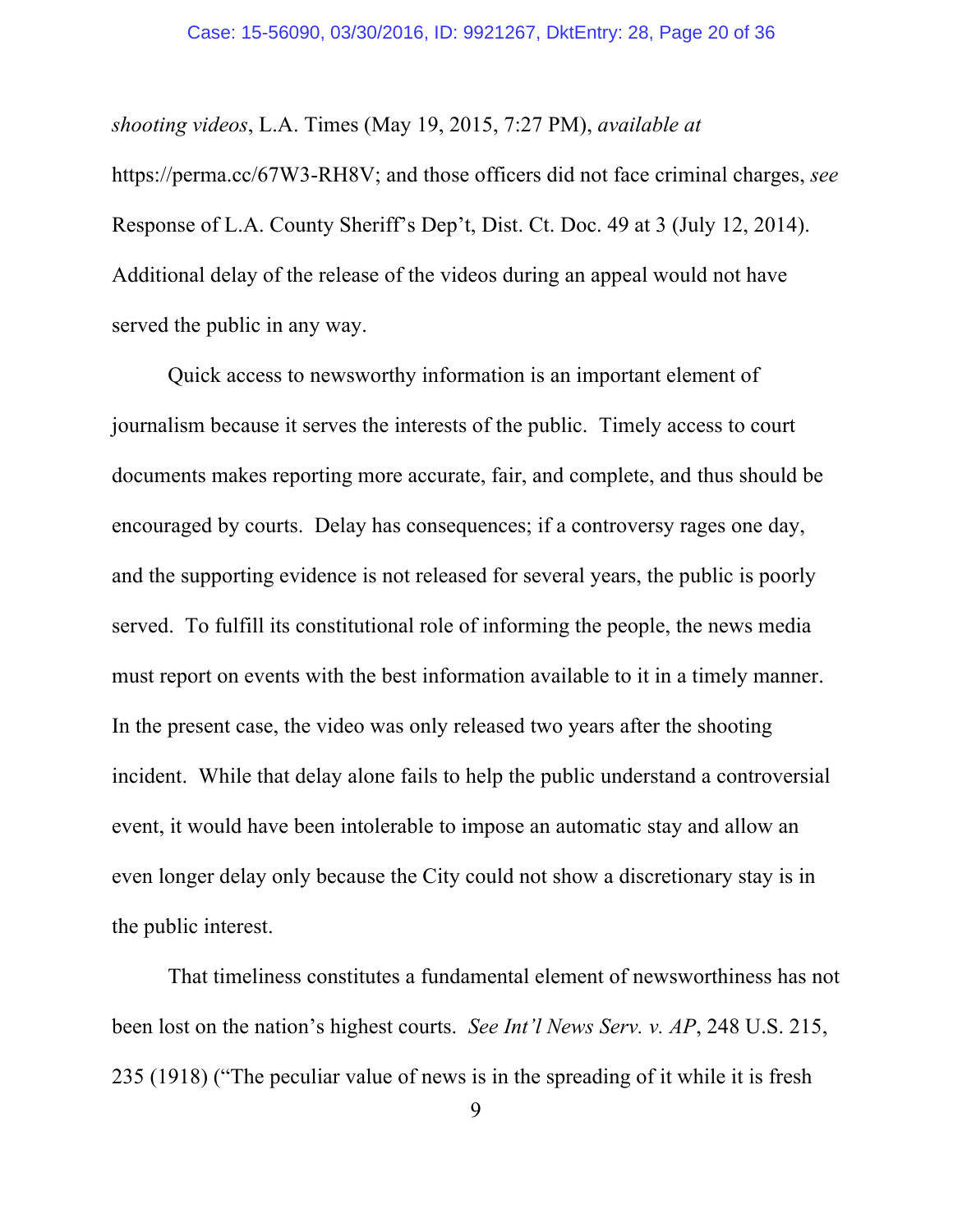. . . ."); *Neb. Press Ass'n v. Stuart*, 427 U.S. 539, 561 (1976) ("As a practical matter . . . the element of time is not unimportant if press coverage is to fulfill its traditional function of bringing news to the public promptly."). As the Seventh Circuit wrote of the right of access to judicial records: "The newsworthiness of a particular story is often fleeting. To delay or postpone disclosure undermines the benefit of public scrutiny and may have the same result as complete suppression." *Grove Fresh Distribs. v. Everfresh Juice Co.*, 24 F.3d 893, 897 (7th Cir. 1994) ; *see also Elrod v. Burns*, 427 U.S. 347, 373 (1976) ("The loss of First Amendment freedoms, for even minimal periods of time, unquestionably constitutes irreparable injury.").

The City argues that it paid "a premium"—namely, the \$4.7 million settlement figure—to keep the videos confidential. Appellant's Opening Brief at 7; Order at 12. But, as the district court recognized, this sort of consideration does not constitute a compelling reason justifying confidentiality. "In general, 'compelling reasons' sufficient to outweigh the public's interest in disclosure and justify sealing court records exist when such 'court files might have become a vehicle for improper purposes,' such as the use of records to gratify spite, promote public scandal, circulate libelous statements, or release trade secrets." *Kamakana*, 447 F.3d at 1179 (quoting *Nixon v. Warner Commc'ns*, *Inc.* 435 U.S. 589, 598 (1978)). Getting one's money's worth from a bargain purposely designed to use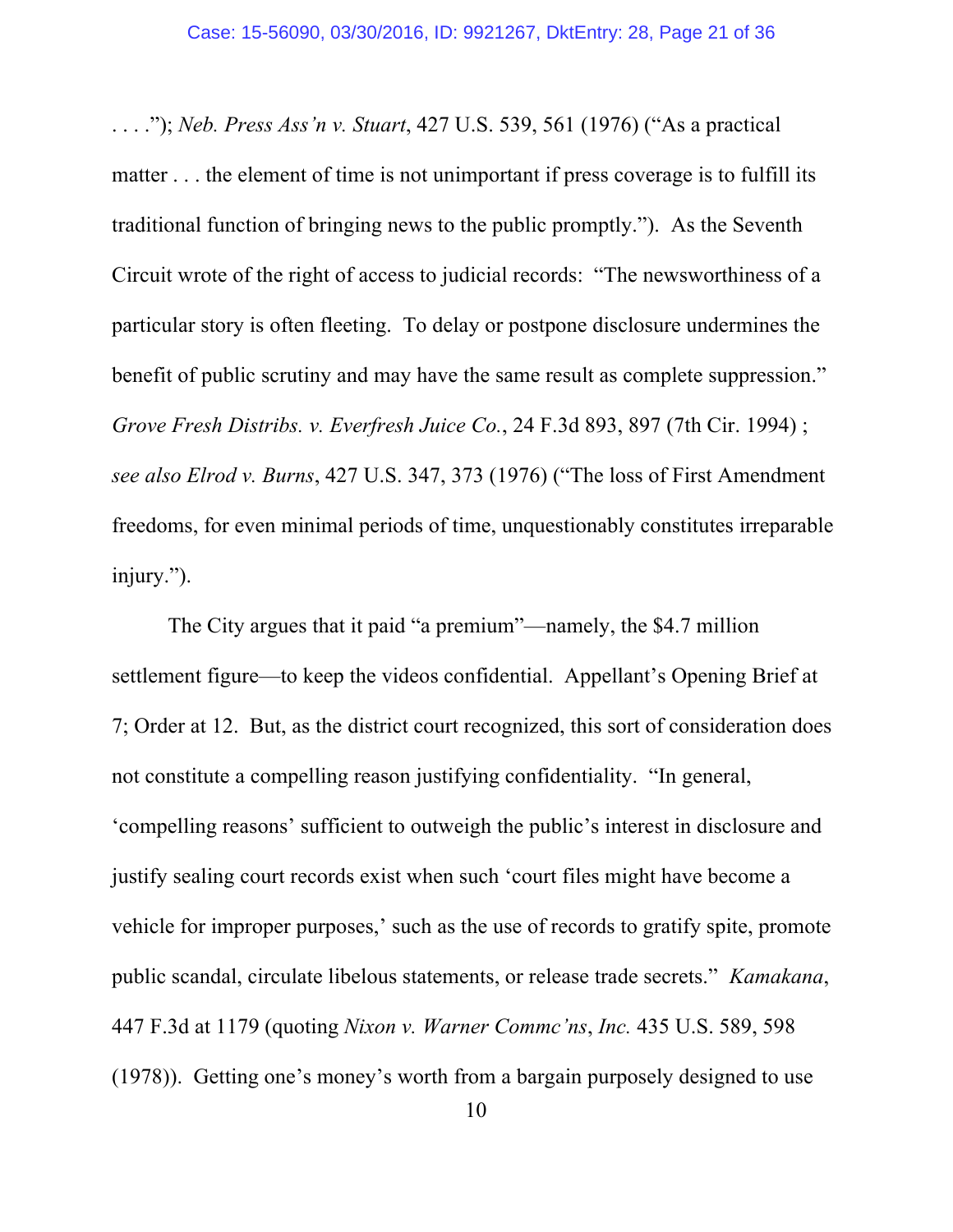public money to avoid public accountability cannot possibly be treated as a compelling interest under this standard.

Automatic stays in cases like this one would undermine the very nature of equitable relief. It would dispossess district courts of their power to make those difficult fact-bound judgments that our federal judicial system entrusts to them. It would further undercut the principle that court records cannot be hidden from public view absent a compelling need.

### **B. The City cannot rely on the presumed response to its officers' conduct in order to prevent discovery of alleged misconduct.**

The City also argues that release of the videos was improper because of "the impact that this release could have on the health and safety of not only the local community, but the nation as a whole." Appellant's Opening Br. at 20. Put another way, the City fears the backlash the officers' actions will trigger. They also voice concern for the officers' safety. *Id.* But "'[d]iscipline and accountability are essential to the police agency.'" *Fugate v. Phoenix Civil Serv. Bd.*, 791 F.2d 736, 741 (9th Cir. 1986) (quoting National Advisory Commission of Criminal Justice Standards and Goals, *Report on Police* 469-70 (1973)). "If police officers are not held accountable for their actions, then the utility of [legal remedies] in deterring wrongful conduct in the future will be reduced." *Conley v. City and County of San Francisco*, No. 12-cv-00454-JCS, 2013 WL 5379376, at \*34 (N.D. Cal. Sept. 24,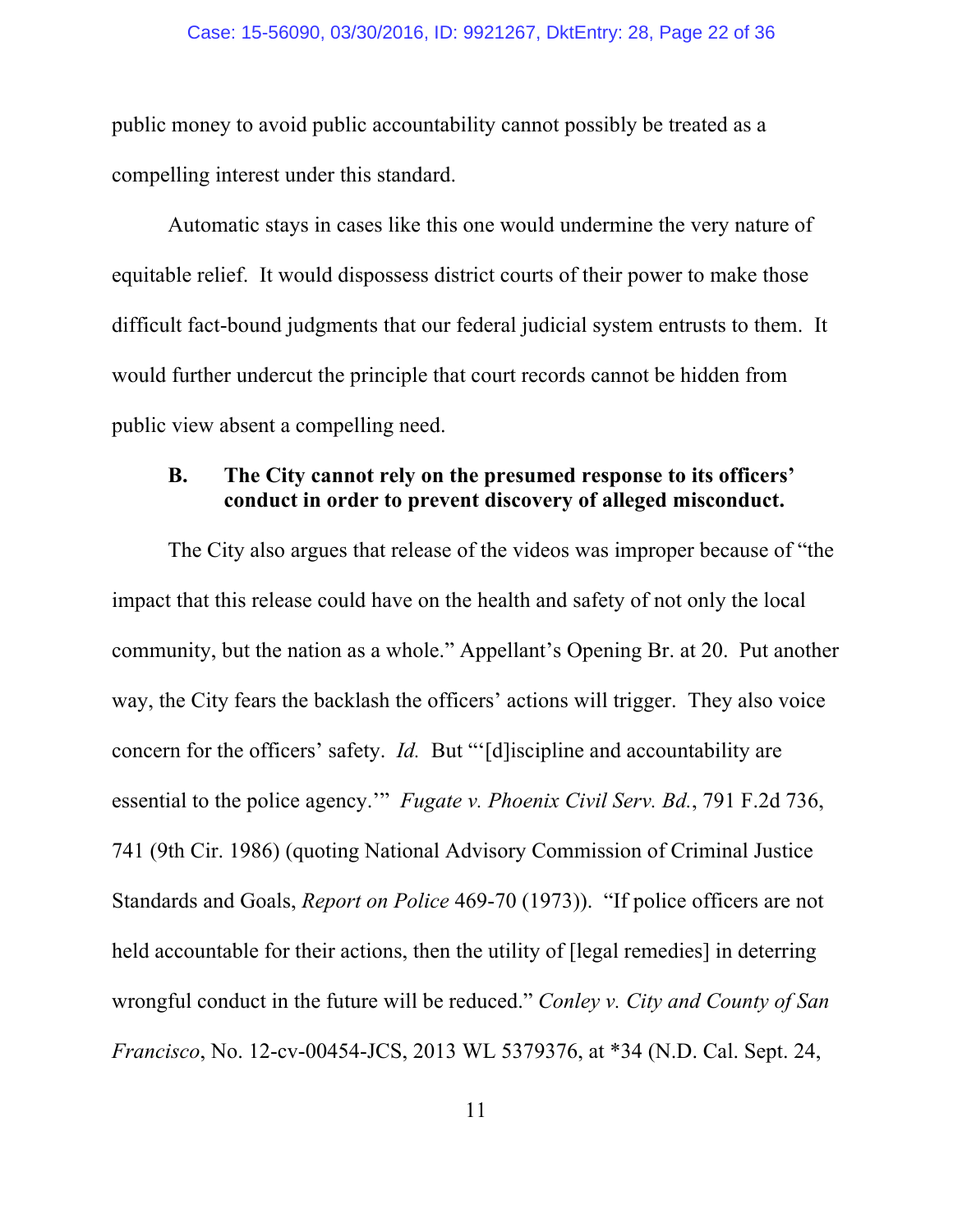2013) (citing *Newsome v. McCabe*, 256 F.3d 747, 752 (7th Cir. 2001)). The City cannot seek to sweep the consequences of its actions under the rug. The District Court already rejected this argument, ruling that the public was entitled to the videos. An automatic stay would only further delay public accountability, and allow extensive and excessive appeals as a delay tactic to avoid public release of videos like these.

The City also ignores the fact that the videos remained under seal, without the City demonstrating that such sealing was justified, far longer than they should have. There are two standards that a court may invoke in determining whether sealing a court record is warranted. During discovery, the relevant standard is whether "good cause" exists to seal the information; this is done by "balancing the needs for discovery against the need for confidentiality." *Pintos v. Pacific Creditors Ass'n*, 605 F.3d 665, 678 (9th Cir. 2010) (internal quotation marks omitted). "When discovery material is filed with the court, however, its status changes." *Foltz v. State Farm Mut. Auto. Ins. Co.*, 331 F.3d 1122, 1134 (9th Cir. 2003). The new standard— a much higher burden for the party seeking confidentiality—is the "compelling reasons" standard applied by the district court in this case. *Pintos*, 605 F.3d at 678; *see* Order at 11.

Thus, once the sealed material is filed with the court, it can remain sealed only by satisfying the higher burden. *See Kamakana*, 447 F.3d at 1180 ("[A]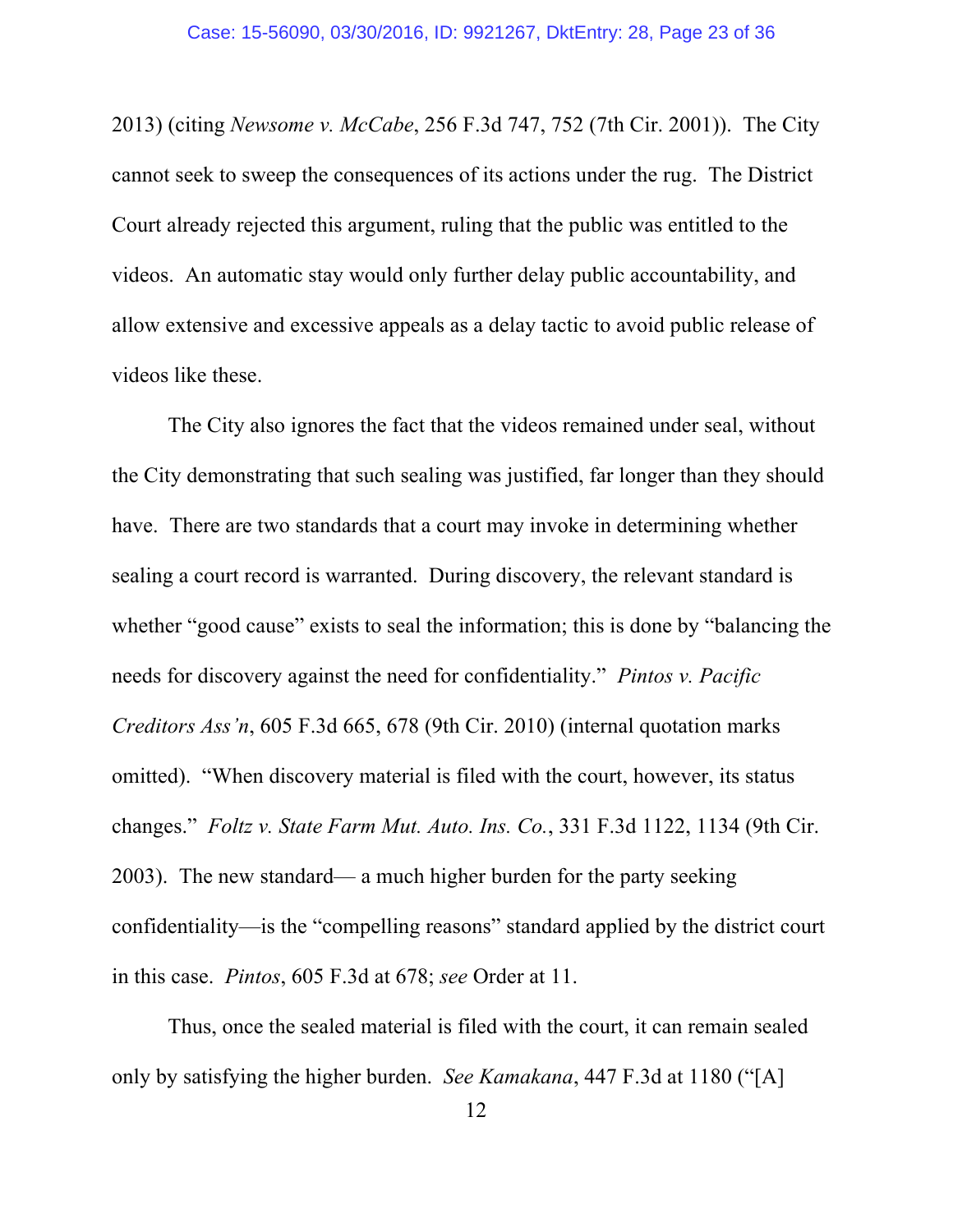'good cause' showing alone will not suffice to fulfill the 'compelling reasons' standard that a party must meet to rebut the presumption of access to dispositive pleadings and attachments."). The district court considered this issue thoroughly when the media organizations sought to have the disputed videos released. Critically, the dashcam footage first entered the record in late January 2015 as part of the plaintiffs' opposition to the defendants' motion for summary judgment. Order at 6. This is the point at which the higher standard to justify sealing arose. The media organizations' motion to unseal the videos was filed on June 8, 2015. *Id*. That is, the City received a benefit of several months of secrecy, the time between which the higher standard should have first applied and when the City had to actually argue that it met that standard. The City's brief makes much of the district court's quick action on July 14, 2015. *See* Appellant's Opening Brief at 14. Yet, in doing so, they fail to recognize the months-long period of improper secrecy that their confidentiality order gave them.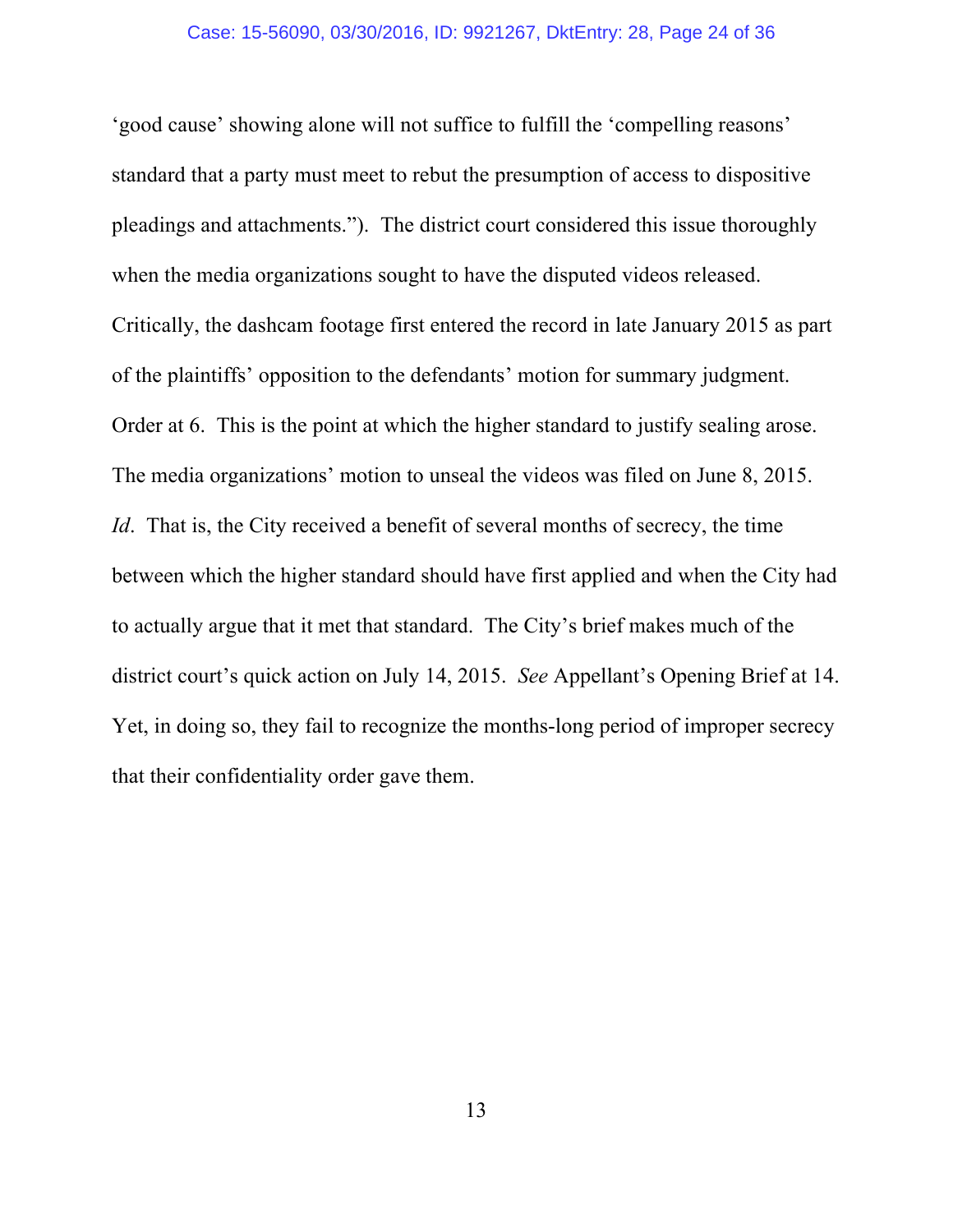# **CONCLUSION**

This Court should affirm the order unsealing the videotapes and denying a stay of that order. *Amici* have not discussed the Intervenors' argument that the appeal is moot and should be dismissed on that ground, but would support that remedy as well.

Respectfully submitted,

/s/ Bruce D. Brown BRUCE D. BROWN The Reporters Committee for Freedom of the Press 1156 15th St. NW, Suite 1250 Washington, D.C. 20005 Phone: (202) 795-9302 Fax: (202) 795-9310 bbrown@rcfp.org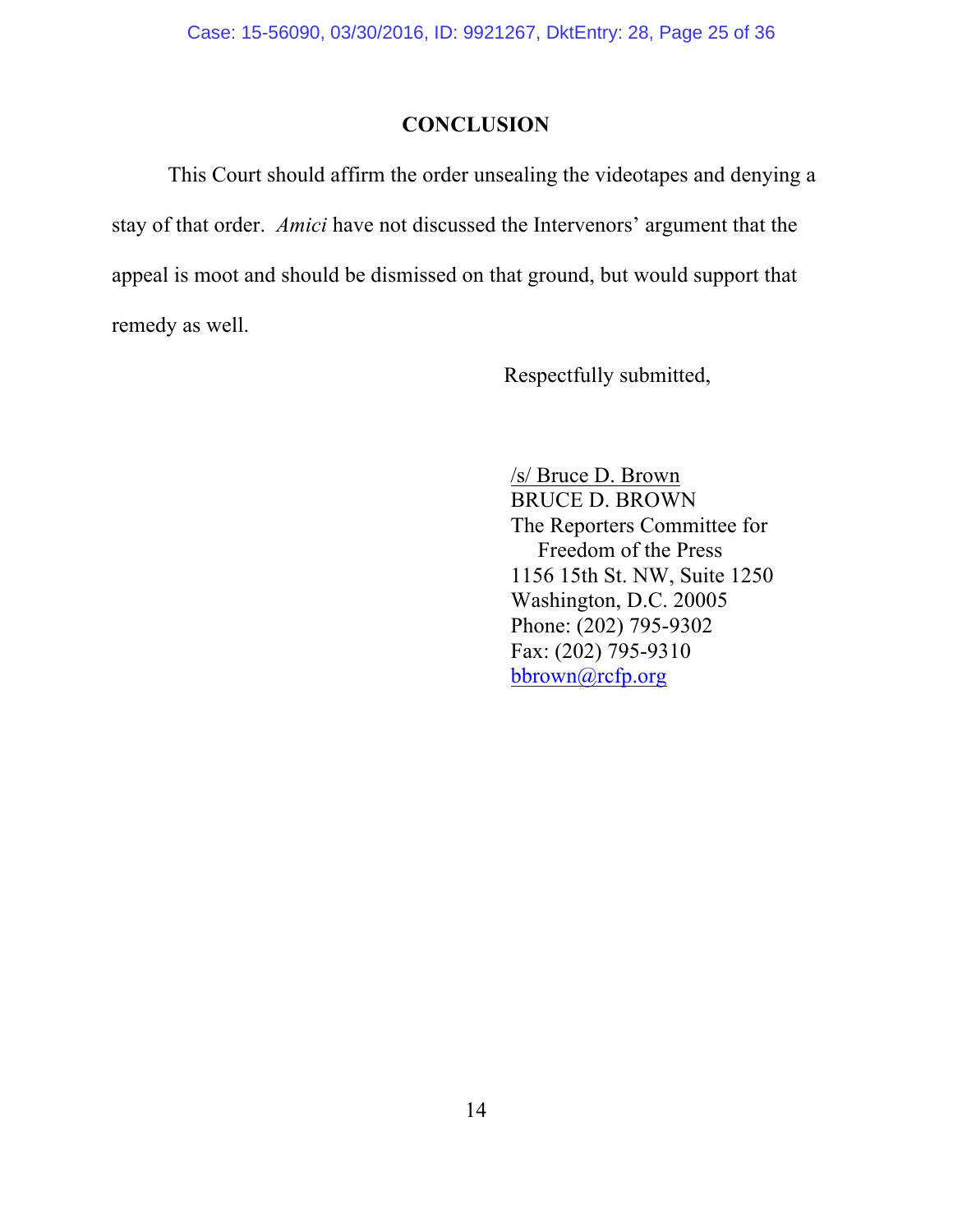## **CERTIFICATE OF COMPLIANCE**

I, Bruce D. Brown, do hereby certify: (1) Brief of *Amici Curiae* complies with the type-volume limitation Fed. R. App. P. 32(a)(7)(B) because it contains 3,057 words, according to the word count of Microsoft Office Word 2010; (2) Brief of *Amici Curiae* complies with the typeface requirements of Fed. R. App. P.  $32(a)(5)$  and the type style requirements of Fed. R. App. P.  $32(a)(6)$  because it has been prepared in a proportionally spaced typeface using Microsoft Office Word for Mac 2016 in 14-point Times New Roman; and (3) Brief of *Amici Curiae* has been scanned for viruses and is virus free.

/s/ Bruce D. Brown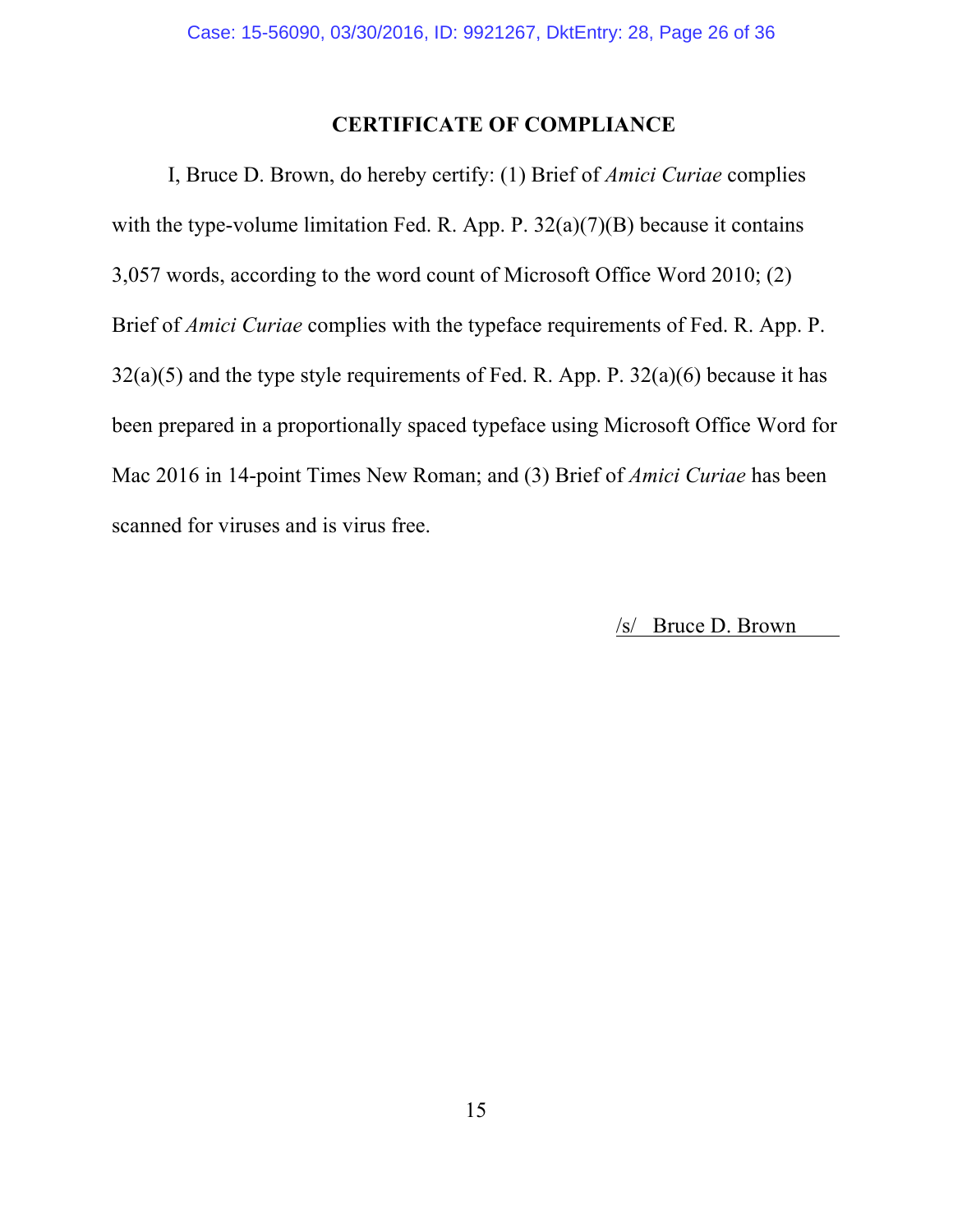### **APPENDIX A: DESCRIPTIONS OF AMICI**

The Reporters Committee for Freedom of the Press is a voluntary, unincorporated association of reporters and editors that works to defend the First Amendment rights and freedom of information interests of the news media. The Reporters Committee has provided representation, guidance and research in First Amendment and Freedom of Information Act litigation since 1970.

With some 500 members, American Society of News Editors ("ASNE") is an organization that includes directing editors of daily newspapers throughout the Americas. ASNE changed its name in April 2009 to American Society of News Editors and approved broadening its membership to editors of online news providers and academic leaders. Founded in 1922 as American Society of Newspaper Editors, ASNE is active in a number of areas of interest to top editors with priorities on improving freedom of information, diversity, readership and the credibility of newspapers.

Association of Alternative Newsmedia ("AAN") is a not-for-profit trade association for 130 alternative newspapers in North America, including weekly papers like The Village Voice and Washington City Paper. AAN newspapers and their websites provide an editorial alternative to the mainstream press. AAN

A-1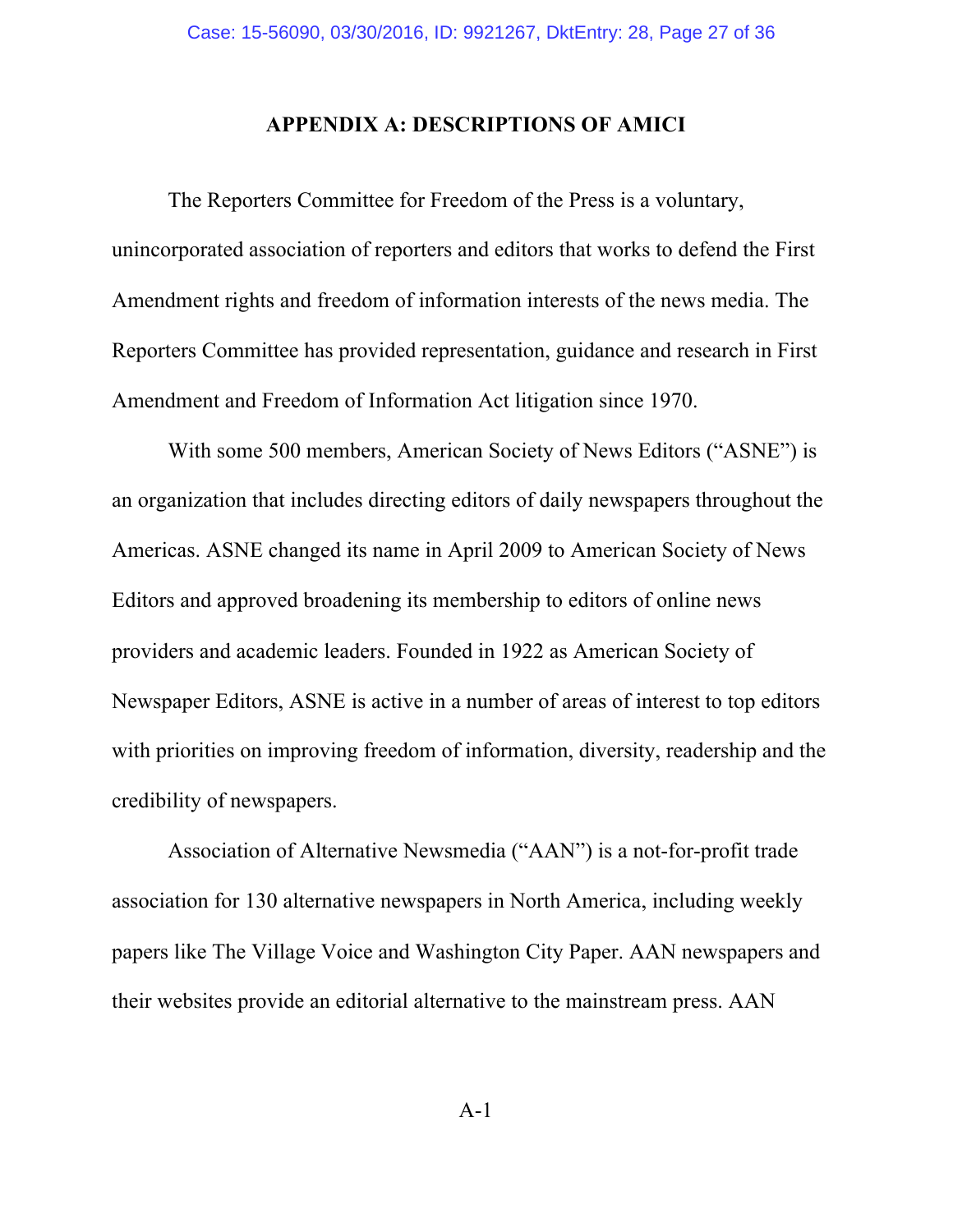#### Case: 15-56090, 03/30/2016, ID: 9921267, DktEntry: 28, Page 28 of 36

members have a total weekly circulation of seven million and a reach of over 25 million readers.

BuzzFeed is a social news and entertainment company that provides shareable breaking news, original reporting, entertainment, and video across the social web to its global audience of more than 200 million.

The California Newspaper Publishers Association ("CNPA") is a nonprofit trade association representing the interests of nearly 850 daily, weekly and student newspapers throughout California. For over 130 years, CNPA has worked to protect and enhance the freedom of speech guaranteed to all citizens and to the press by the First Amendment of the United States Constitution and Article 1, Section 2 of the California Constitution. CNPA has dedicated its efforts to protect the free flow of information concerning government institutions in order for newspapers to fulfill their constitutional role in our democratic society and to advance the interest of all Californians in the transparency of government operations.

Californians Aware is a nonpartisan nonprofit corporation organized under the laws of California and eligible for tax exempt contributions as a  $501(c)(3)$ charity pursuant to the Internal Revenue Code. Its mission is to foster the improvement of, compliance with and public understanding and use of, the California Public Records Act and other guarantees of the public's rights to find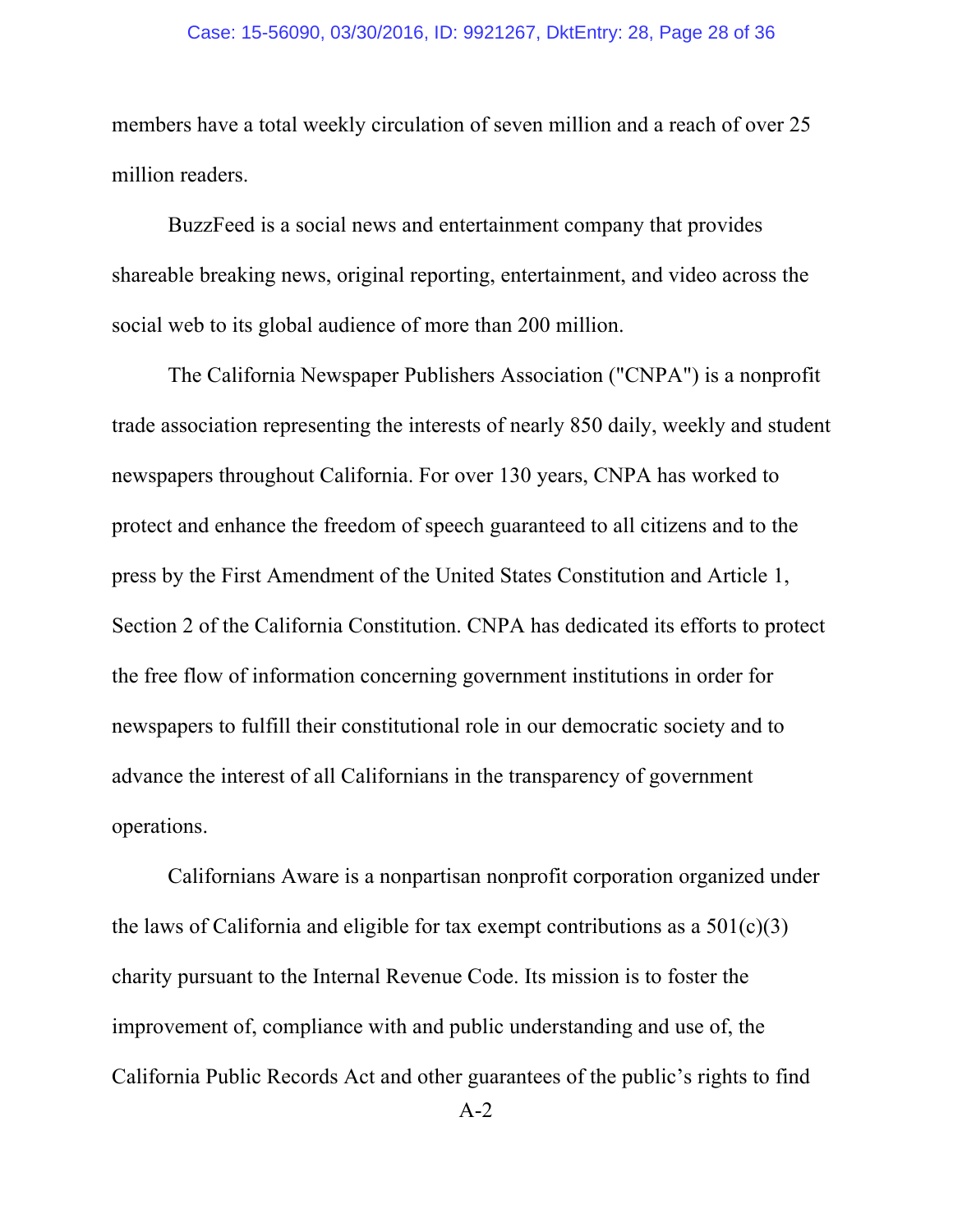#### Case: 15-56090, 03/30/2016, ID: 9921267, DktEntry: 28, Page 29 of 36

out what citizens need to know to be truly self-governing, and to share what they know and believe without fear or loss.

The Center for Investigative Reporting (CIR) believes journalism that moves citizens to action is an essential pillar of democracy. Since 1977, CIR has relentlessly pursued and revealed injustices that otherwise would remain hidden from the public eye. Today, we're upholding this legacy and looking forward, working at the forefront of journalistic innovation to produce important stories that make a difference and engage you, our audience, across the aisle, coast to coast and worldwide.

The E.W. Scripps Company serves audiences and businesses through television, radio and digital media brands, with 33 television stations in 24 markets. Scripps also owns 34 radio stations in eight markets, as well as local and national digital journalism and information businesses, including mobile video news service Newsy and weather app developer WeatherSphere. Scripps owns and operates an award-winning investigative reporting newsroom in Washington, D.C. and serves as the long-time steward of the nation's largest, most successful and longest-running educational program, the Scripps National Spelling Bee.

First Amendment Coalition is a nonprofit public interest organization dedicated to defending free speech, free press and open government rights in order to make government, at all levels, more accountable to the people. The Coalition's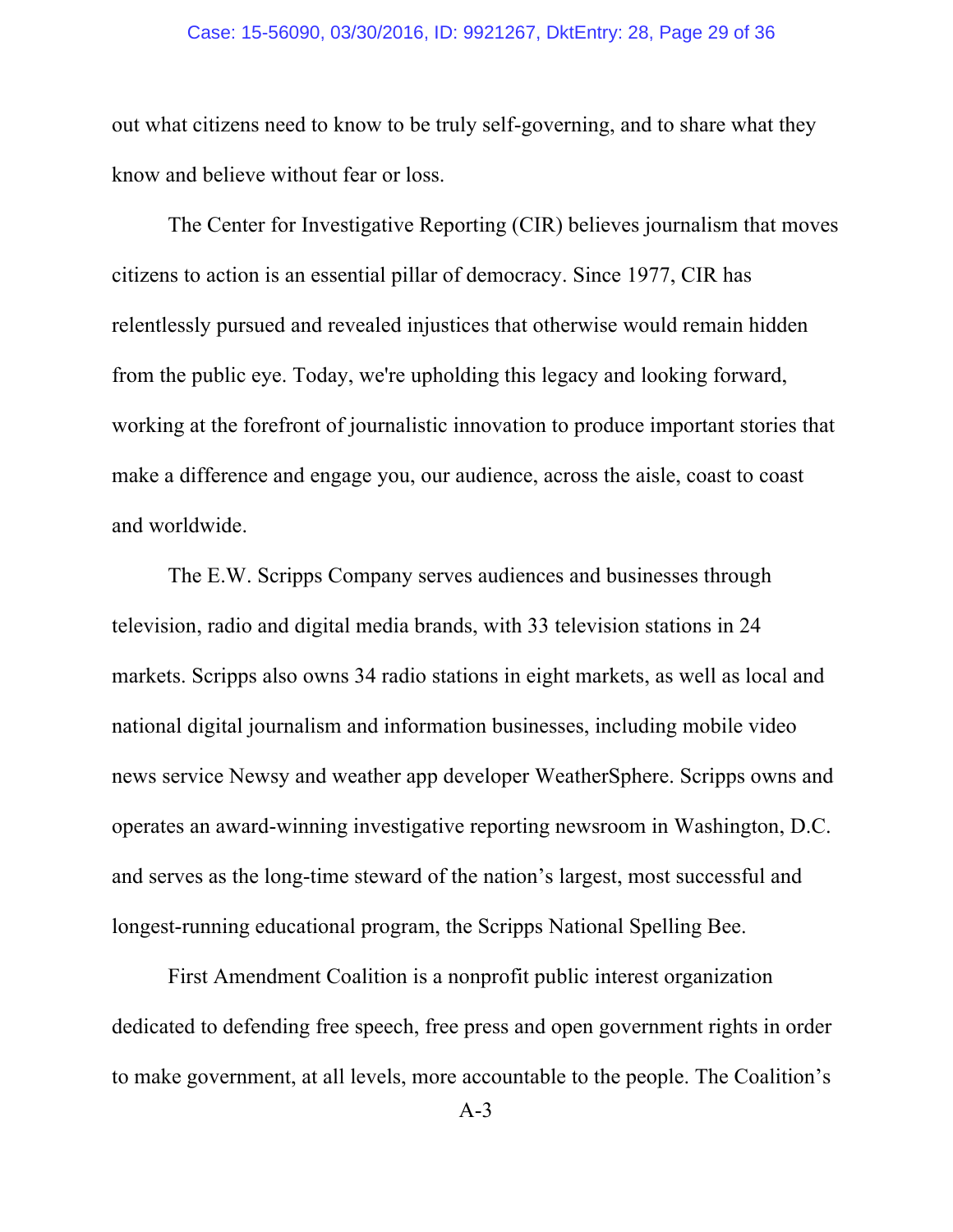#### Case: 15-56090, 03/30/2016, ID: 9921267, DktEntry: 28, Page 30 of 36

mission assumes that government transparency and an informed electorate are essential to a self-governing democracy. To that end, we resist excessive government secrecy (while recognizing the need to protect legitimate state secrets) and censorship of all kinds.

First Look Media, Inc. is a new non-profit digital media venture that produces The Intercept, a digital magazine focused on national security reporting.

Freedom of the Press Foundation is a non-profit organization that supports and defends public-interest journalism focused on transparency and accountability. The organization works to preserve and strengthen First and Fourth Amendment rights guaranteed to the press through a variety of avenues, including public advocacy, legal advocacy, the promotion of digital security tools, and crowdfunding.

Gawker Media LLC is the publisher of some of the web's best-loved brands and communities, including the eponymous Gawker, the gadget sensation Gizmodo, and the popular sports site Deadspin. Founded in 2002, Gawker's sites reach over 100 million readers around the world each month.

The International Documentary Association (IDA) is dedicated to building and serving the needs of a thriving documentary culture. Through its programs, the IDA provides resources, creates community, and defends rights and freedoms for documentary artists, activists, and journalists.

A-4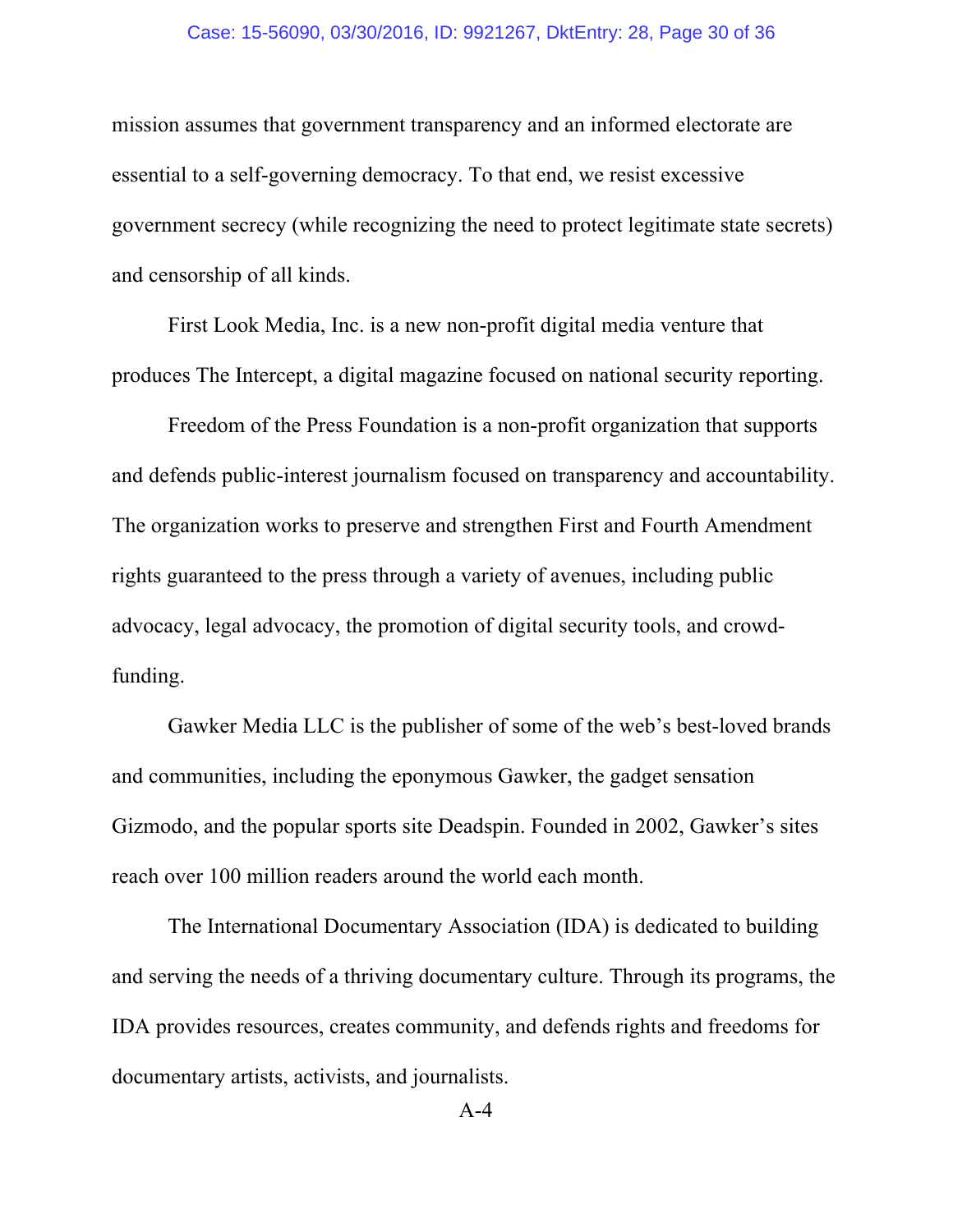The Investigative Reporting Workshop, a project of the School of Communication (SOC) at American University, is a nonprofit, professional newsroom. The Workshop publishes in-depth stories at investigativereportingworkshop.org about government and corporate accountability, ranging widely from the environment and health to national security and the economy.

The McClatchy Company, through its affiliates, is the third-largest newspaper publisher in the United States with 29 daily newspapers and related websites as well as numerous community newspapers and niche publications.

The Media Consortium is a network of the country's leading, progressive, independent media outlets. Our mission is to amplify independent media's voice, increase our collective clout, leverage our current audience and reach new ones.

MPA – The Association of Magazine Media, ("MPA") is the largest industry association for magazine publishers. The MPA, established in 1919, represents over 175 domestic magazine media companies with more than 900 magazine titles. The MPA represents the interests of weekly, monthly and quarterly publications that produce titles on topics that cover politics, religion, sports, industry, and virtually every other interest, avocation or pastime enjoyed by Americans. The MPA has a long history of advocating on First Amendment issues.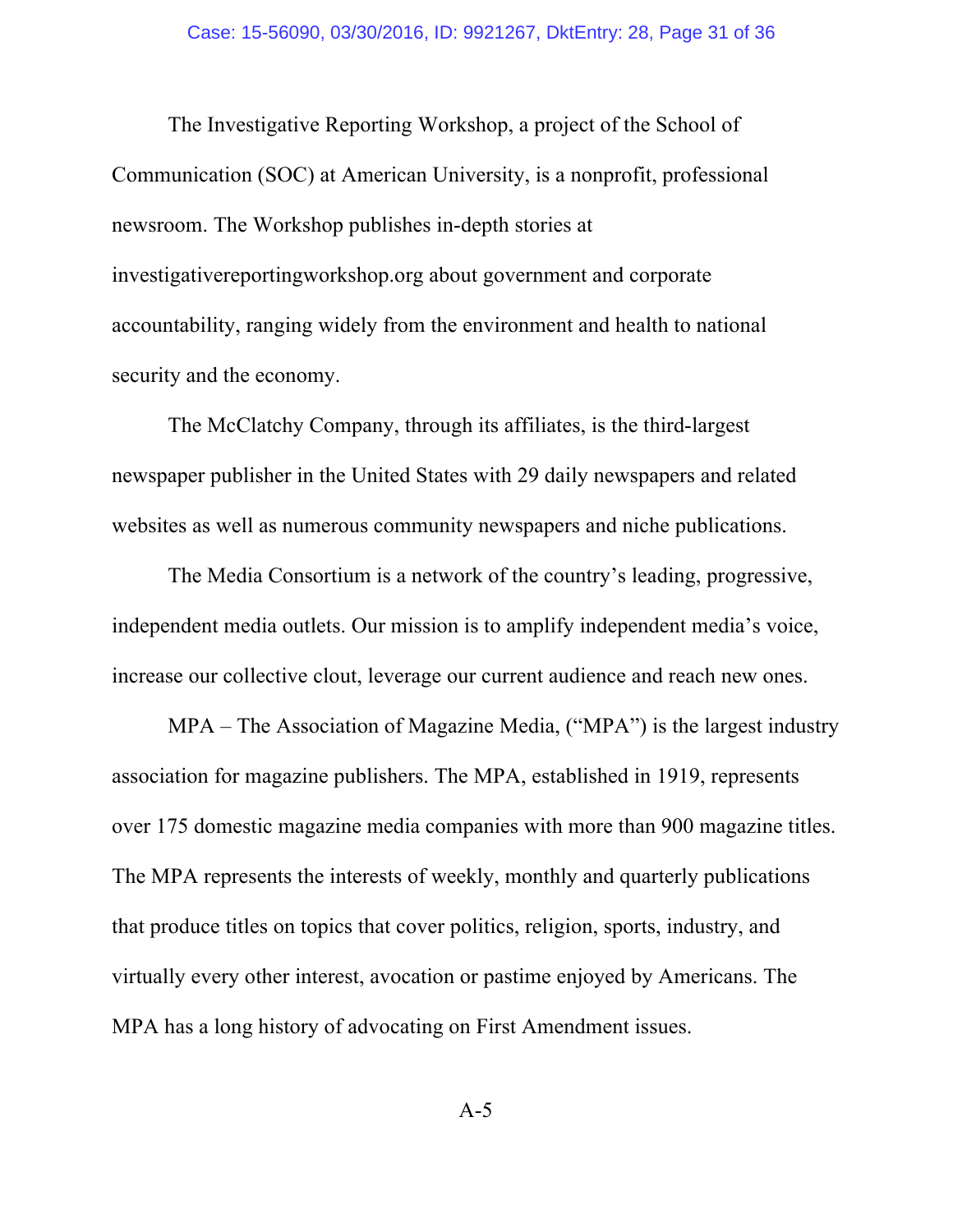National Newspaper Association is a 2,400 member organization of community newspapers founded in 1885. Its members include weekly and small daily newspapers across the United States. It is based in Columbia, Missouri.

The National Press Club is the world's leading professional organization for journalists. Founded in 1908, the Club has 3,100 members representing most major news organizations. The Club defends a free press worldwide. Each year, the Club holds over 2,000 events, including news conferences, luncheons and panels, and more than 250,000 guests come through its doors.

The National Press Photographers Association ("NPPA") is a 501(c)(6) nonprofit organization dedicated to the advancement of visual journalism in its creation, editing and distribution. NPPA's approximately 7,000 members include television and still photographers, editors, students and representatives of businesses that serve the visual journalism industry. Since its founding in 1946, the NPPA has vigorously promoted the constitutional rights of journalists as well as freedom of the press in all its forms, especially as it relates to visual journalism. The submission of this brief was duly authorized by Mickey H. Osterreicher, its General Counsel.

NBCUniversal Media, LLC is one of the world's leading media and entertainment companies in the development, production and marketing of news, entertainment and information to a global audience. Among other businesses,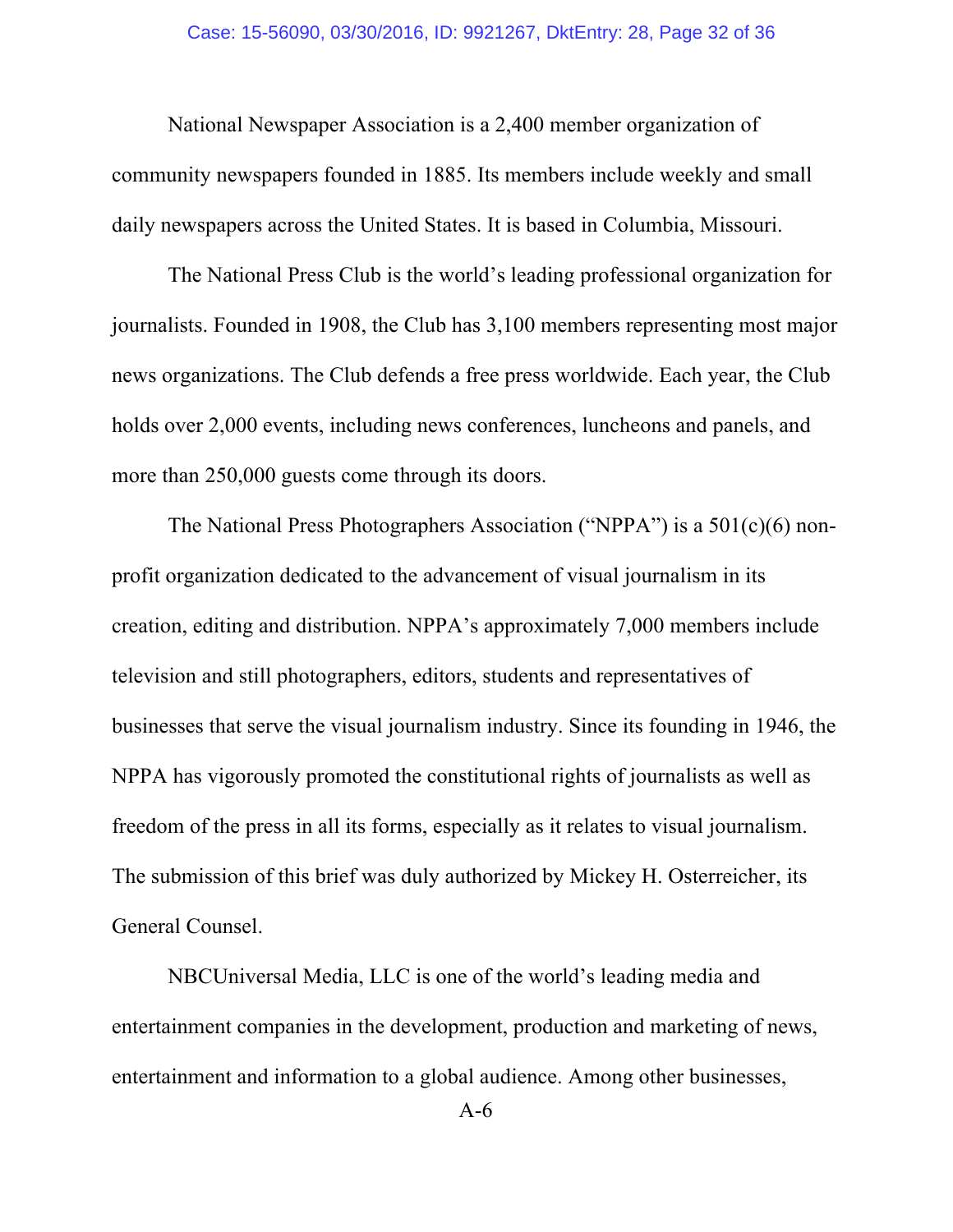NBCUniversal Media, LLC owns and operates the NBC television network, the Spanish-language television network Telemundo, NBC News, several news and entertainment networks, including MSNBC and CNBC, and a television-stations group consisting of owned-and-operated television stations that produce substantial amounts of local news, sports and public affairs programming. NBC News produces the "Today" show, "NBC Nightly News with Brian Williams," "Dateline NBC" and "Meet the Press."

Newspaper Association of America ("NAA") is a nonprofit organization representing the interests of more than 2,000 newspapers in the United States and Canada. NAA members account for nearly 90% of the daily newspaper circulation in the United States and a wide range of non-daily newspapers. The Association focuses on the major issues that affect today's newspaper industry, including protecting the ability of the media to provide the public with news and information on matters of public concern.

North Jersey Media Group Inc. ("NJMG") is an independent, family-owned printing and publishing company, parent of two daily newspapers serving the residents of northern New Jersey: The Record (Bergen County), the state's secondlargest newspaper, and the Herald News (Passaic County). NJMG also publishes more than 40 community newspapers serving towns across five counties and a family of glossy magazines, including (201) Magazine, Bergen County's premiere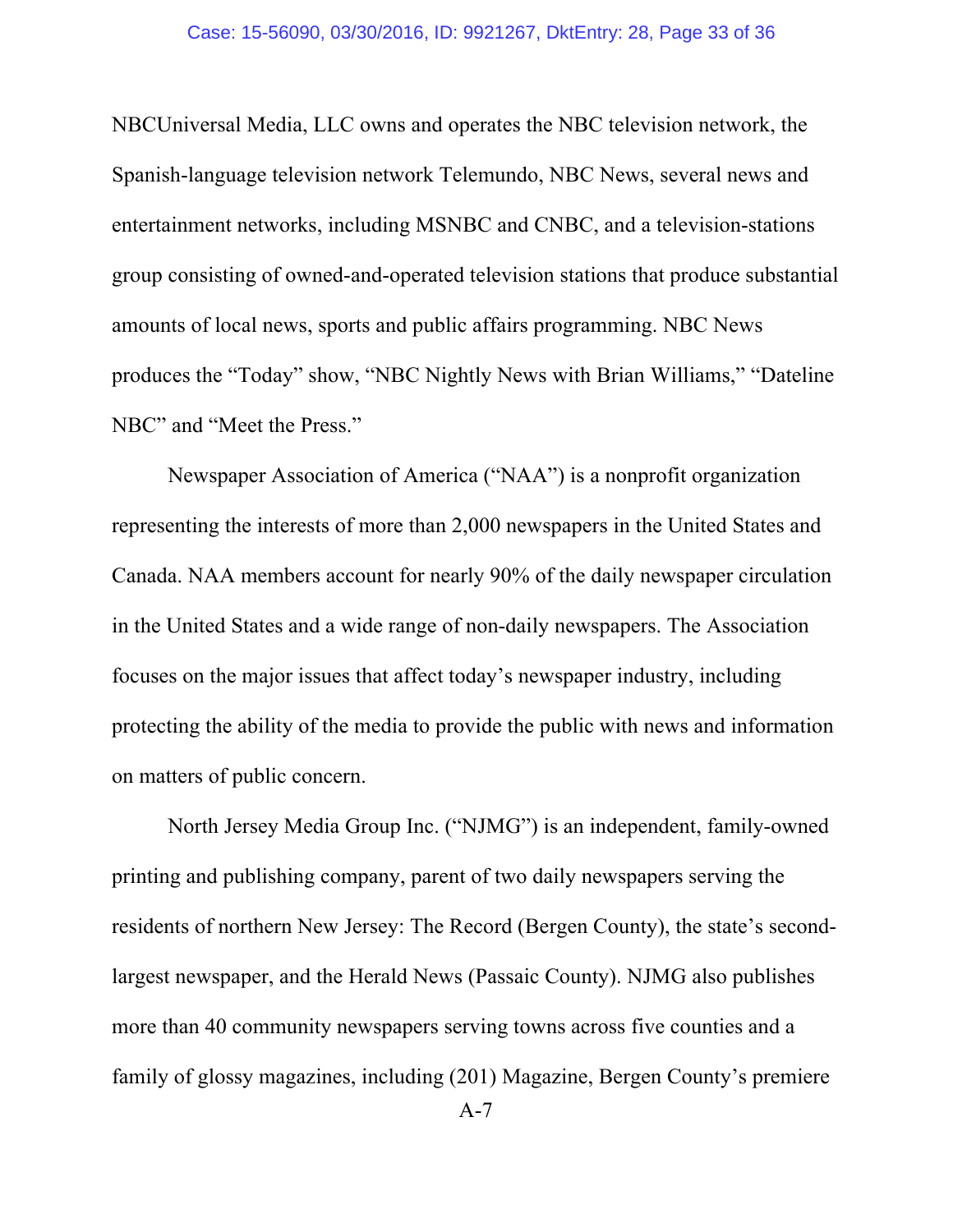#### Case: 15-56090, 03/30/2016, ID: 9921267, DktEntry: 28, Page 34 of 36

magazine. All of the newspapers contribute breaking news, features, columns and local information to NorthJersey.com. The company also owns and publishes Bergen.com showcasing the people, places and events of Bergen County.

Online News Association ("ONA") is the world's largest association of online journalists. ONA's mission is to inspire innovation and excellence among journalists to better serve the public. ONA's more than 2,000 members include news writers, producers, designers, editors, bloggers, technologists, photographers, academics, students and others who produce news for the Internet or other digital delivery systems. ONA hosts the annual Online News Association conference and administers the Online Journalism Awards. ONA is dedicated to advancing the interests of digital journalists and the public generally by encouraging editorial integrity and independence, journalistic excellence and freedom of expression and access.

Radio Television Digital News Association ("RTDNA") is the world's largest and only professional organization devoted exclusively to electronic journalism. RTDNA is made up of news directors, news associates, educators and students in radio, television, cable and electronic media in more than 30 countries. RTDNA is committed to encouraging excellence in the electronic journalism industry and upholding First Amendment freedoms.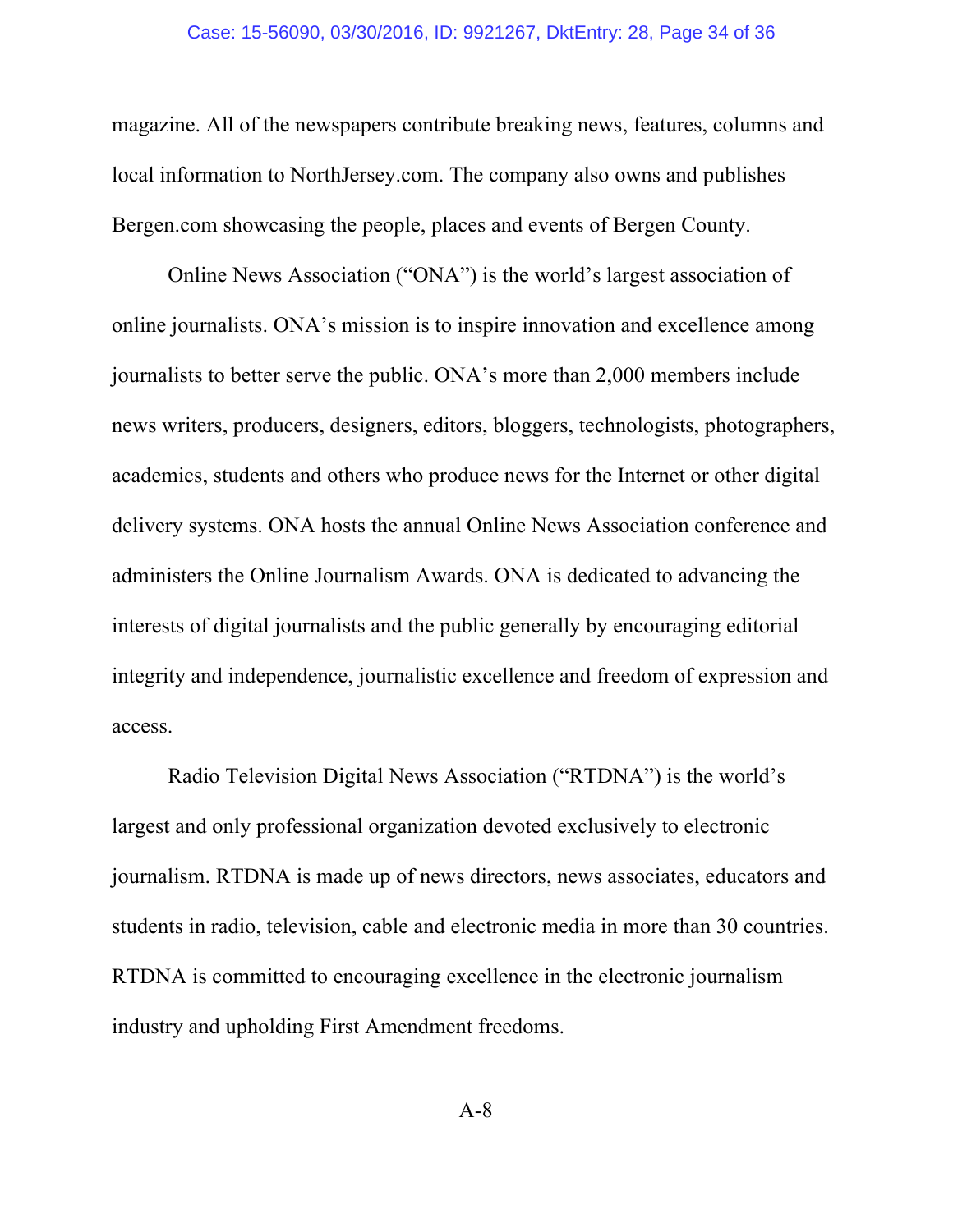The Thomas Jefferson Center for Protection of Free Expression is a nonprofit, nonpartisan organization in Charlottesville, Virginia. Founded in 1990, the Thomas Jefferson Center has as its sole mission the protection of freedom of speech and press. The Center pursues that mission in several ways, notably by filing amicus curiae briefs in federal and state courts in cases that raise important issues that affect members of the press and free expression generally.

The Tully Center for Free Speech began in Fall, 2006, at Syracuse University's S.I. Newhouse School of Public Communications, one of the nation's premier schools of mass communications.